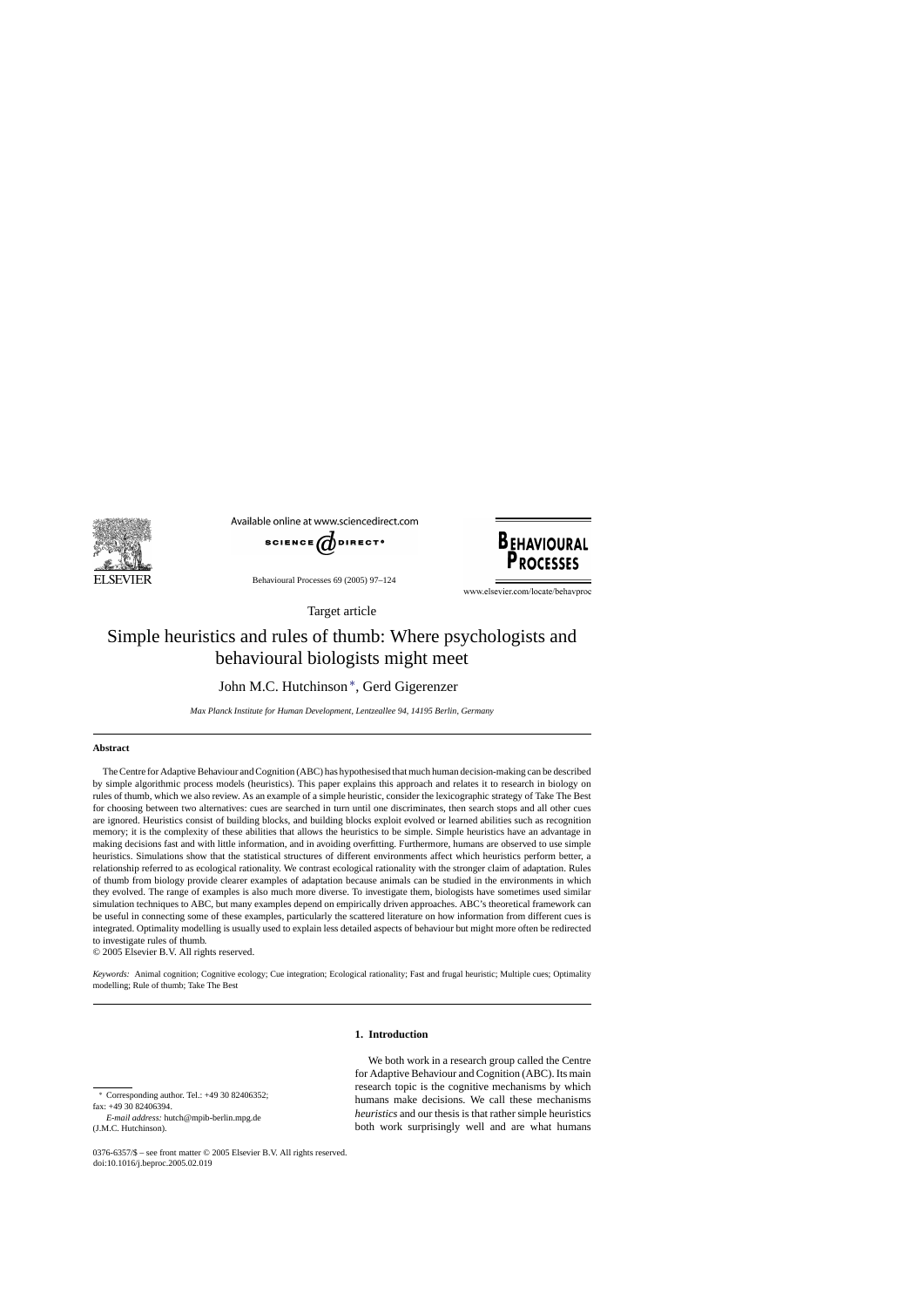<span id="page-1-0"></span>widely use. Simple heuristics correspond roughly to what behavioural biologists call rules of thumb. Our aim in this paper is to relate ABC's research to biological research on behaviour. One of us (GG) is the director and founder of ABC, and, like most of the group, is a psychologist by training; the other (JMCH) is a behavioural ecologist who has worked in ABC for the last four years.

For a more thorough review of ABC's results and outlook, read the book *Simple Heuristics that Make Us Smart* [\(Gigerenzer, Todd and the ABC Research](#page-24-0) [Group, 1999\).](#page-24-0) Another book *Bounded Rationality: The Adaptive Toolbox* [\(Gigerenzer and Selten, 2001\)](#page-24-0) provides more of a discourse between ABC and other researchers. In the current paper, we seek to identify where behavioural biologists and ABC have used similar approaches or arrived at similar results, but also to clarify exactly where the two schools disagree or diverge on tactics. We thus hope to discover ways in which each discipline might learn from the other; we try to be open about potential limitations of ABC's approach. This paper is written to inform both biologists and psychologists.

Before making more general points we start by giving some examples of the simple heuristics that ABC has studied, and then some examples of rules of thumb from biology. These will convey better than any definition the range of phenomena to which these terms are applied. The succeeding sections will deal more systematically with the principles behind ABC's research, and contrast its techniques and findings with those from research on animal rules of thumb.

# **2. Examples of fast and frugal heuristics in humans**

# *2.1. Take The Best*

Consider the task of which of two alternatives to choose given several binary cues to some unobservable criterion. An example is deciding which of two cities is the bigger, given such cues as whether each has a university or has a football team in the premier league. [Gigerenzer and Goldstein \(1996\)](#page-24-0) proposed the following decision mechanism: (1) consider one cue at a time, always looking up the cue values for both alternatives; (2) if both cue values are identical examine the next cue, otherwise ignore all other cues and make a decision on the basis of this single cue; (3) if no cues are left to examine, guess. Such a process is called lexicographic because it resembles the obvious way to arrange two items into alphabetical order: first compare the first letters and only if they are identical consider the next letter. A hypothetical biological example might be a male bird that compares itself with a rival first on the basis of their songs; if the songs differ in quality the weaker rival leaves, and only otherwise do both remain to compare one another on further successive cues, such as plumage or display.

We have not yet specified the order in which cues are examined. Intuitively it makes sense to try to look up the more reliable cues first, and also those that are most likely to make a distinction. [Gigerenzer and Goldstein](#page-24-0) [\(1996\)](#page-24-0) proposed to rank cues by validity; validity is defined as the proportion of correct inferences among all inferences that this cue, if considered in isolation, allows (a tie does not allow inference). With this cue order, the heuristic has been named Take The Best. This order might have been individually estimated from a sample, or learned by instruction, or have evolved by natural selection.

Amazingly, the predictive accuracy of this heuristic, judged on a real-world dataset about German cities, was about equal to, or better than, that of multiple regression ([Fig. 1;](#page-2-0) [Gigerenzer and Goldstein, 1999,](#page-24-0) p. 93). [Fig. 1](#page-2-0) further compares the performance of Take The Best against two computationally sophisticated algorithms that also each construct a decision tree (H.J. Brighton, personal communication). Especially, when the "learning" sample of cities used to construct the trees is small, Take The Best nearly always outperforms these methods in accurately comparing sizes of the remaining cities (i.e. in cross-validation). [Chater et al.](#page-23-0) [\(2003\)](#page-23-0) have performed a slightly different analysis for other sophisticated algorithms, including a three-layer feedforward neural network, and observed a similar pattern. These are surprising and striking results, especially as at least the comparison against multiple regression holds in 19 other such real-world comparison tasks besides the original city-size example ([Czerlinski](#page-23-0) [et al., 1999\).](#page-23-0)

Take The Best is fast to execute and frugal in the information used, since usually not all cues are exam-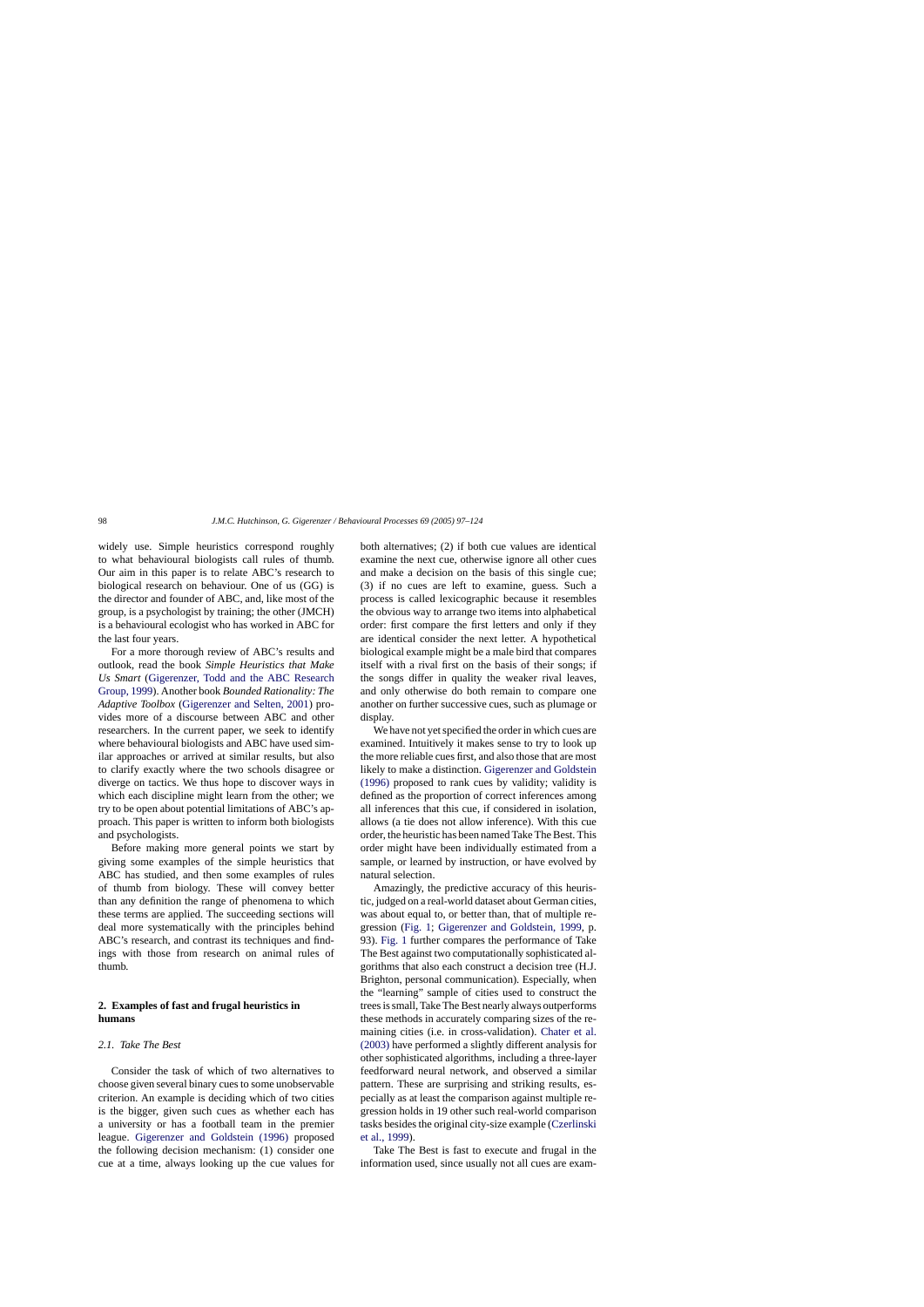<span id="page-2-0"></span>

Fig. 1. Predictive accuracy of Take The Best (TTB) compared to multiple regression and to two computationally intensive algorithms designed to generalise well to new samples: C4.5 [\(Quinlan, 1993\)](#page-26-0) and CART (classification and regression tree: [Breiman et al., 1984\).](#page-23-0) Another such algorithm, MML [\(Buntine and Caruana, 1992\),](#page-23-0) performed similarly to CART and C4.5. The task is judging which of two German cities has the larger population, based on nine cues (same dataset as [Gigerenzer and Goldstein, 1999; Chater et al., 2003\). T](#page-24-0)he abscissa specifies the number of cities in the learning sample to which the regression equation or decision tree is fitted, and the ordinate specifies the predictive accuracy achieved in the test set (remaining cities of the 83). Results are averaged over 1000 random selections of the learning set. Except for multiple regression, the strategies can each be expressed as decision trees. The intensive algorithms first grow a tree (for instance, in the case of C4.5, iteratively using reduction in entropy as a criterion for which cue to use for the next split), and then prune it so as to avoid overfitting. Results for multiple regression are not shown for learning sets involving fewer cities than the number of cues; the regression algorithm was not one that eliminated cues of low statistical significance. (Figure provided by H.J. Brighton.)

ined. It is simple in that it involves only comparisons of binary values, rather than the additions and multiplications that are involved in the standard statistical solutions to the task. This degree of frugality and simplicity applies to the execution of the procedure. If the prior ranking of cues by validities must be individually learned, this requires counting, and prior experience of the task with feedback. Nevertheless, it is still relatively much simpler to gauge the rank order of validities than the cue weights in a multiple regression equation, partly because validities ignore the correlations between cues. Note, however, that ordering by validities is not necessarily optimal; finding the optimal order requires exhaustively checking all possible orders ([Martignon and Hoffrage, 2002\).](#page-25-0) In natural biological examples, a good ordering of cues could have been achieved by natural selection or by individual learning through trial and error; such an ordering might perform very well yet be neither ranked by validity nor optimal. Simulations show that performance remains high if the ordering of cues only roughly matches validity [\(Martignon and Hoffrage, 2002\)](#page-25-0), or if the ordering is generated by a simple learning algorithm, itself a simple heuristic ([Dieckmann and Todd, 2004; Todd and](#page-23-0) [Dieckmann, in press\).](#page-23-0)

Take The Best was originally envisaged as a heuristic that processed information already in memory. However, when subjects are presented with the binary cues in written form, a variety of experiments have identified situations under which Take The Best and similar decision heuristics accurately describe how people sample and process the information [\(Rieskamp](#page-26-0) and Hoffrage, 1999; Bröder, 2000, 2003; Bröder and [Schiffer, 2003; Newell and Shanks, 2003\).](#page-26-0)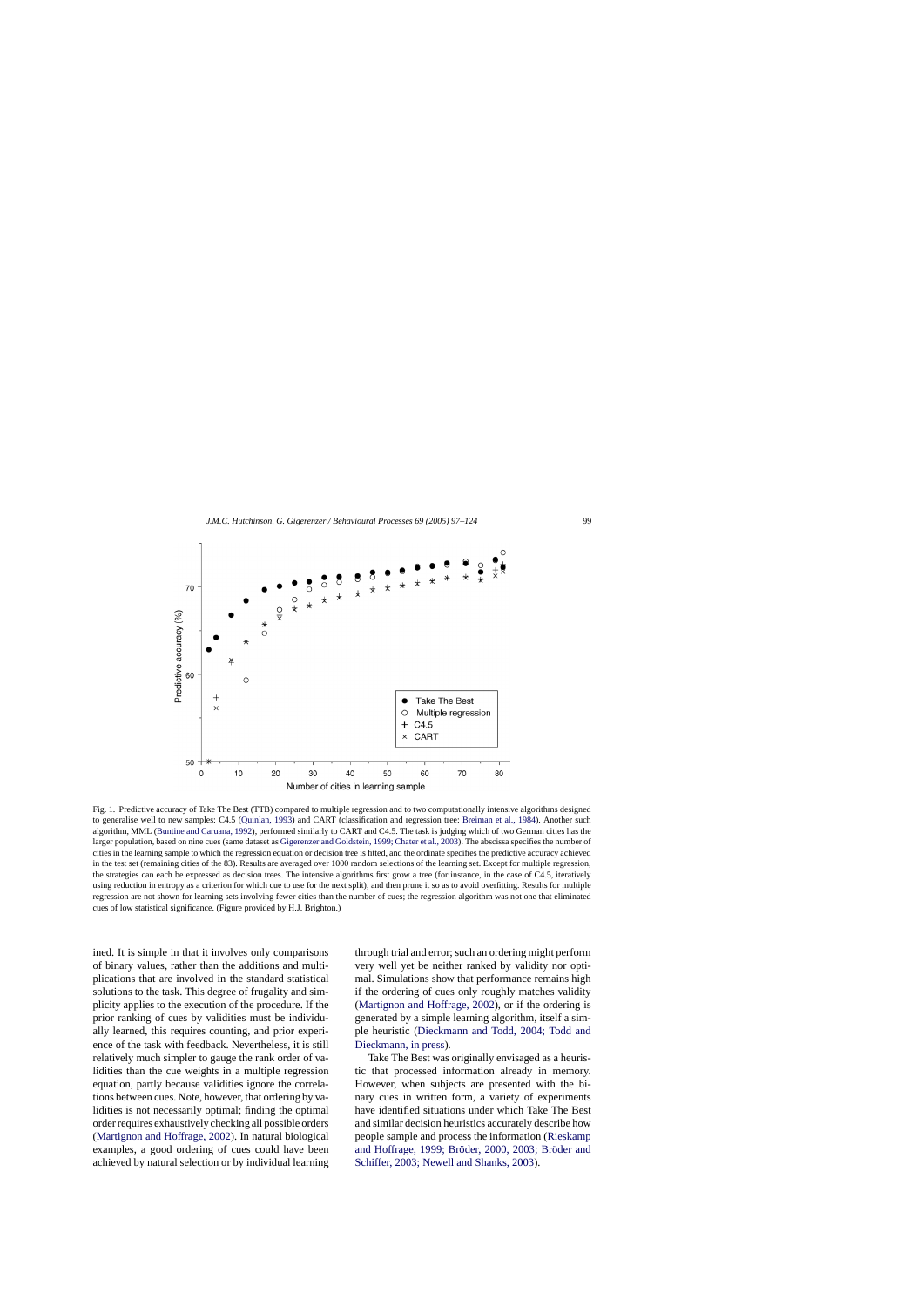# <span id="page-3-0"></span>*2.2. Comparing heuristics in structure and performance*

Take The Best can be viewed as a sequence of three building blocks.

*Search rule:* examine cues in order of validity, at each step comparing values between alternatives.

*Stopping rule:* stop search when a cue discriminates. *Decision rule:* choose the alternative indicated by the discriminating cue.

This can be compared with a different class of heuristics based on tallying.

*Search rule:* examine cues in arbitrary order, checking values of both alternatives but not necessarily consecutively.

*Stopping rule:* stop search after *m* cues.

*Decision rule:* tally these *m* cue vales for each alternative and choose the alternative with the higher tally.

The amount of information used by Take The Best (its frugality) varies from decision to decision; the frugality of tallying is always *m* pairs of cue values. If *m* is all the cues available, tallying is called Dawes' Rule (named after the pioneering work of [Dawes, 1979\).](#page-23-0) Tallying is also simple to execute in that it requires only counting. Unlike Take The Best, it does not require knowing an order of cues, just which direction each points (although the accuracy and frugality of tallying can benefit from more complex prior calculations to set *m* and eliminate cues likely to be uninformative). Like Take The Best, the predictive accuracy of Dawes' Rule is as good as, or better than, multiple regression for the 20 real-world datasets ([Czerlinski et al.,](#page-23-0) [1999\).](#page-23-0)

With some of these datasets Take The Best performed better than Dawes' Rule and with others worse. We now have some understanding of how the environment (i.e. the statistical structure of cues and criterion) determines this [\(Martignon and Hoffrage,](#page-25-0) [2002\).](#page-25-0) Not surprisingly, in environments in which the weights from a multiple regression are roughly equal for all cues (Fig. 2), Dawes' Rule, which is equivalent to multiple regression with unit weights, performs better. Take The Best performs better when each cue weight is much greater than the next largest one. If each weight is greater than the sum of all smaller weights, and the order of weights matches that of validity, multiple regression must produce identical decisions to Take The Best. Such an environment is called non-compensatory because in the multiple regression an important cue cannot be outweighed by less important cues even if the latter all disagree with the former. It turns out that many of our 20 example environments tend towards having non-compensatory cue structures ([Czerlinski et al., 1999\):](#page-23-0) most cues add



Fig. 2. Two environment structures shown by the cue weights from a multiple regression (cue values are 0 or 1). *Left:* a non-compensatory environmental structure where Take The Best is as accurate as any linear weighted combination of cues. The weights of the cues are 1, 1/2, 1/4, etc. *Right:* a compensatory environmental structure where Dawes' Rule is as accurate as any linear weighted combination. A cue weight reflects how much information the cue adds to that already provided by the better cues, not the independent correlation between the cue and the criterion. See [Martignon and Hoffrage \(2002\).](#page-25-0)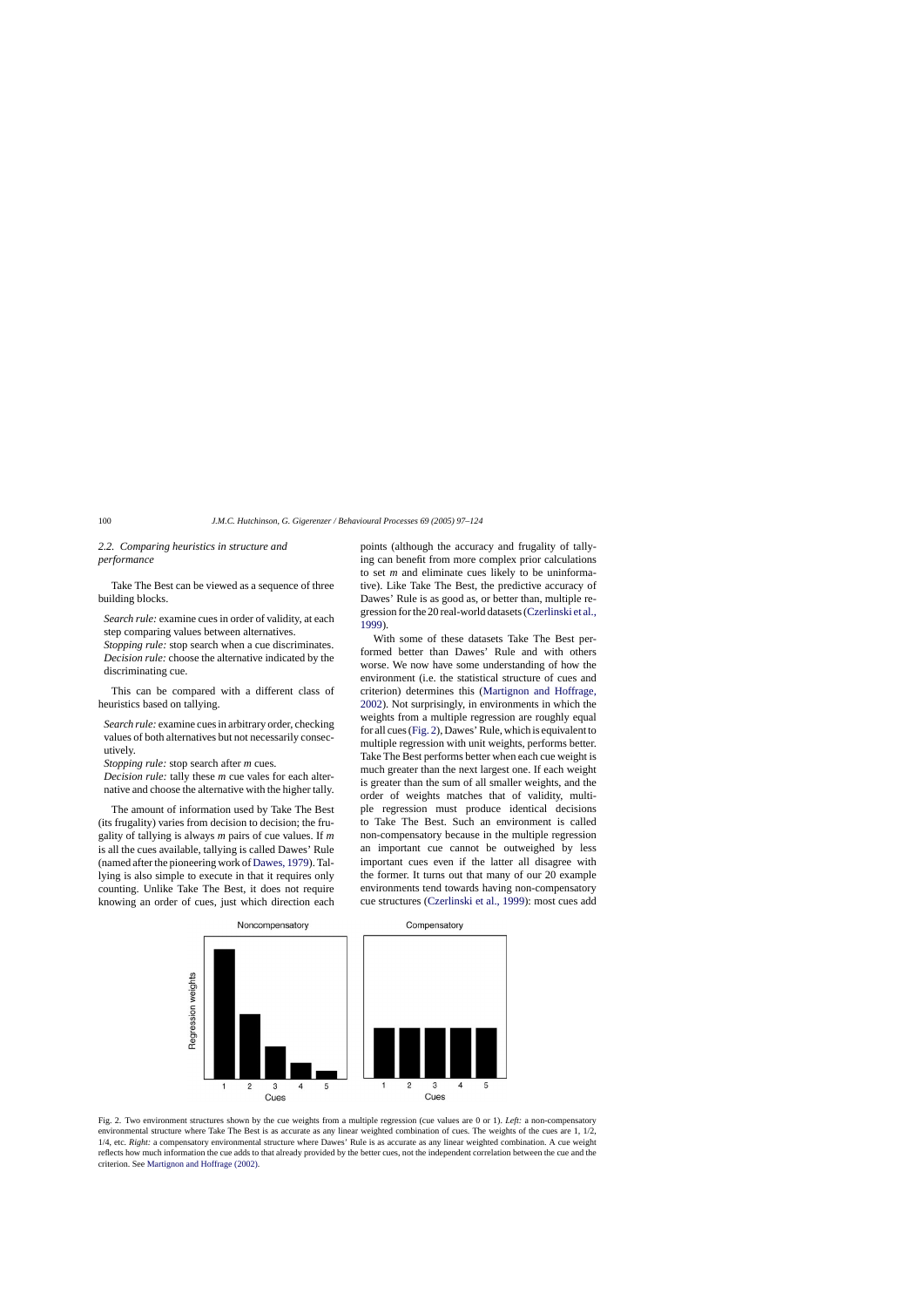little independent information to that provided by the most informative cues. Take The Best and Dawes' Rule can be viewed as each taking a bet on a different environment structure, whereas multiple regression tries to be a jack of all trades and computes its parameters to fit the structure ([Martignon and Hoffrage,](#page-25-0) [2002\).](#page-25-0)

It should now be clear that statements of the kind "This heuristic is good" are ill-conceived, or at least incomplete. A heuristic is neither good nor bad per se; rather, some are better than others in specified environments (e.g. compensatory or non-compensatory) on specified criteria (e.g. predictive accuracy or frugality). It follows that although ABC has an overall vision that simple heuristics are the solution that the brain uses for many tasks, we envisage that the heuristics used for different tasks will vary widely and not be special cases of one global all-inclusive model. This suggests a somewhat piecemeal research programme, which need not be a weakness: the same piecemeal approach has certainly not held behavioural ecology back [\(Krebs et al., 1983\).](#page-25-0) Incidentally, ABC also puts no general restrictions on the extent to which heuristics are innate or learnt, or applied consciously or unconsciously. Nor has our research so far focussed on categorising specific instances of heuristic use along these dimensions. We expect that in different circumstances the same heuristic might fall into more than one category.

Formal models of heuristics like Take The Best and tallying have their roots in the work of Herbert Simon on satisficing and bounded rationality, but also in early models of heuristics for preferences, such as [Tversky's \(1972\)](#page-26-0) Elimination by Aspects, and the work on the adaptive decision maker by [Payne et al.](#page-25-0) [\(1993\).](#page-25-0) Yet most recent work has abstained from formalising heuristics or considering the conditions when they work well ([Kahneman and Tversky, 1996\).](#page-25-0) ABC's work also differs from those parts of cognitive psychology that are typically strong in modelling, yet rely on versions of expected utility (no search or stopping rules; e.g. Prospect Theory: [Kahneman and Tversky,](#page-25-0) [1979\) o](#page-25-0)r on Wald's sequential analysis (which has stopping rules, but relies on optimisation; [Wald, 1947\)](#page-27-0). Whereas ABC's research explores the benefits of simplicity, other schools of psychology try to explain complex behaviour by building equally complex cognitive models.

# *2.3. A heuristic in action*

A different decision task is to classify an object into one of two or more classes, as in medical treatment allocation (Should a patient be in intensive care or the regular ward?). [Fig. 3](#page-5-0) shows a model of a heuristic that predicts a very high proportion of the decision outcomes made by London magistrates whether to grant unconditional bail or to make a punitive decision such as custody ([Dhami, 2003;](#page-23-0) 88% accuracy in cross-validation was representative). Just like Take The Best, this heuristic searches cues one at a time, can stop search after any cue, and the outcome depends on that cue alone. This is why both Take The Best and this decision tree are examples of what ABC calls onereason decision-making. The decision tree is based on observations of court outcomes, whereas when magistrates were asked how they made their decisions they told a totally different story consistent with the official Bail Act; this specifies that they should consider many other cues such as the severity of the crime and whether the defendant has a home. It could be that the simpler heuristic was used unconsciously, but unfortunately data on outcomes alone provides no convincing evidence what information was considered or how it was processed (one alternative heuristic that does consider all cues also had a high predictive accuracy).

## *2.4. Clever cues*

Some very simple heuristics perform well not because of the method of combining cues but because they utilise a single "clever" cue. Loosely speaking, the heuristic lets the environment do much of the work. One example is the Recognition Heuristic [\(Goldstein](#page-24-0) [and Gigerenzer, 2002\):](#page-24-0) if one alternative is recognised and the other not, the recognised alternative is chosen independent of further information. It predicts the conditions for counterintuitive less-is-more effects: Americans made better inferences about German city sizes than about American ones, because with American cities they too often recognised both alternatives and could not apply the Recognition Heuristic.

Another example of a heuristic relying on a clever cue is how players catch a ball. To a Martian it might look like we are solving complex algebraic equations of motion to compute the trajectory of the ball. Studies have concluded instead that players might utilise a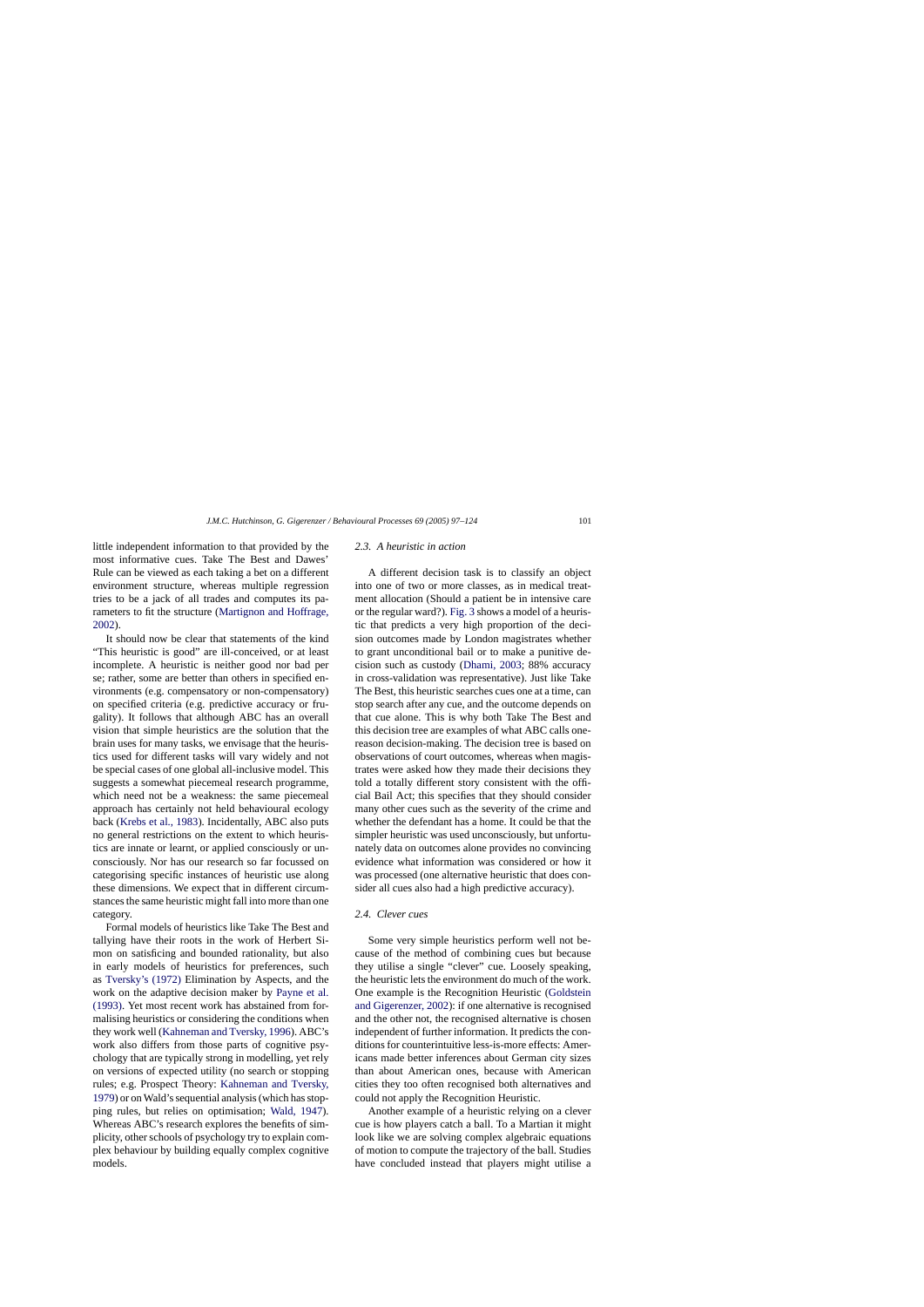<span id="page-5-0"></span>![](_page_5_Figure_1.jpeg)

Fig. 3. Simple decision tree based on the bail decision outcomes of London magistrates (after [Dhami, 2003\).](#page-23-0) The exact number and choice of cues depended on which randomly selected subset of judgements formed the learning sample (to which the tree was fitted), but the number of outcomes predicted in cross-validation was typically 85–92%, and this particular tree described 96% of outcomes in fitting.

number of simple heuristics (e.g. [McLeod and Dienes,](#page-25-0) [1996; Oudejans et al., 1999](#page-25-0)). The Gaze Heuristic is the simplest candidate and works if the ball is already high in the air and travelling directly in line with the player: the player fixates his gaze on the ball, starts running, and adjusts his speed to ensure that the angle of the ball above the horizon appears constant ([Gigerenzer, 2004\).](#page-24-0) Another heuristic better describes actual behaviour: it has the same first two building blocks (fixate and run) but the third one is modified to keep the image of the ball rising at a constant speed. If players manage to follow either heuristic, they and the ball will both arrive at the same location when the ball reaches head height; the prediction is not that players run to a pre-computed landing spot and wait for the ball. Neither heuristic is optimal, in the sense that they miss balls that would be catchable by running as fast as possible towards the point of impact (although the second heuristic would be optimal if the ball were not slowed by air resistance: see [Brancazio, 1985\).](#page-23-0) Note

that players are typically unaware of using this sort of heuristic even though this accurately accounts for their behaviour. Biologist readers will probably already be asking whether other animals might also use similar heuristics: indeed, maintenance of a constant optical angle between pursuer and target has been found in a variety of animals besides humans, including bats, birds, fish and insects ([Shaffer et al., 2004\).](#page-26-0) Surely, it is not the only heuristic that we share with animals.

### **3. Some simple rules of thumb from biology**

We now consider examples of rules of thumb from biology; there are many more that we could have chosen. Our aim in this section is to give a broad flavour of this area of biological research, and so we deliberately leave most comparisons with ABC's approach until later. The diversity of the biological examples and the lack of theoretical connections between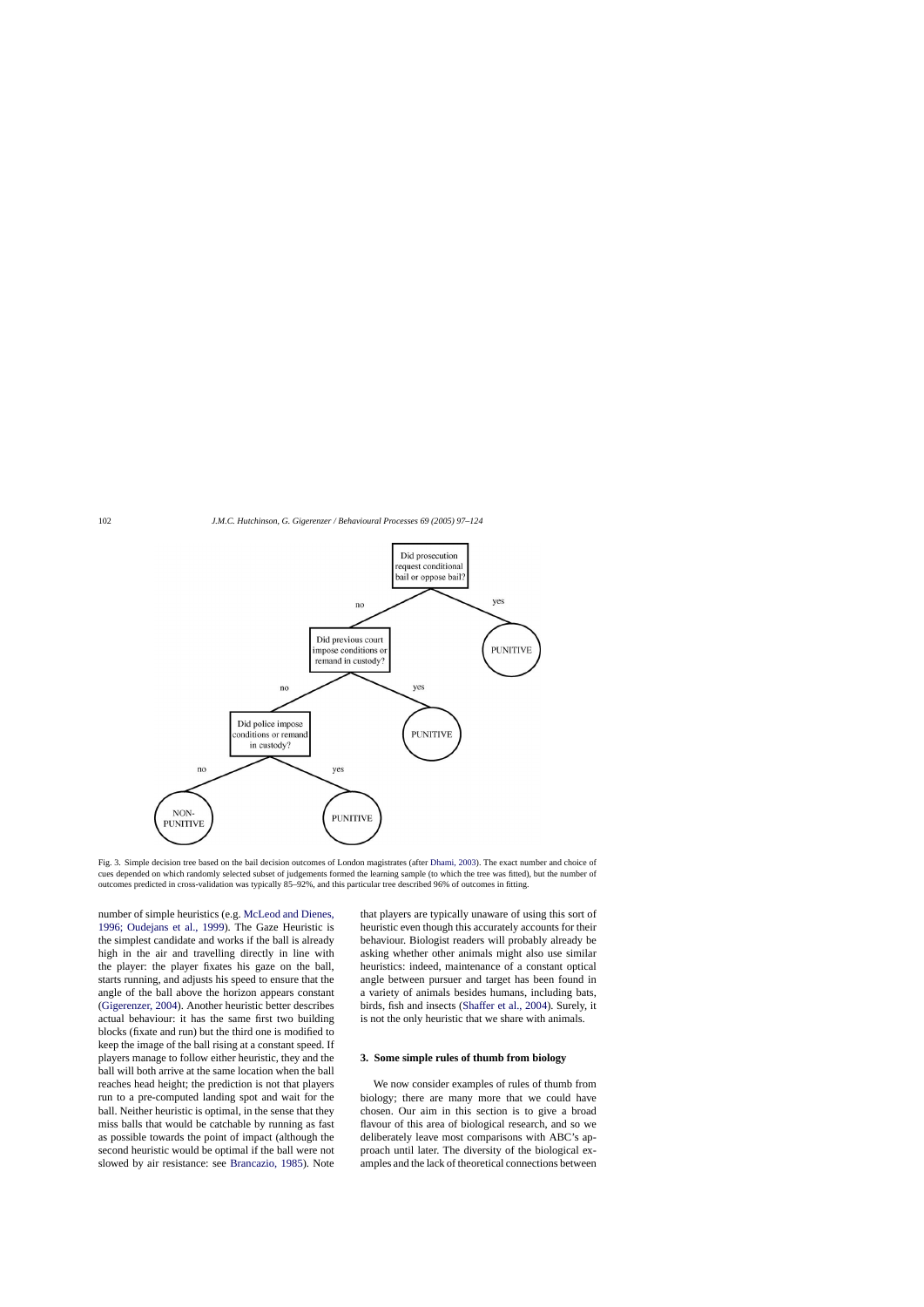many of them are parts of the picture that we wish to convey.

A recently described example is the method by which the ant *Leptothorax albipennis* estimates the size of a candidate nest cavity ([Mallon and Franks, 2000;](#page-25-0) [Mugford et al., 2001\)](#page-25-0). Natural nest sites are narrow cracks in rocks, typically irregular in shape. The ants' solution is first to explore the cavity for a fixed period on an irregular path that covers the area fairly evenly. While doing this it lays down an individually distinct pheromone trail. It then leaves. When it returns it again moves around but on a different irregular path. The frequency of encountering its old trail is used to judge size (rate  $\propto$  1/area). This "Buffon's needle algorithm" is remarkably accurate: nests half the area of others yielded reencounter frequencies 1.96 times greater.

Another example concerns how the wasp *Polistes dominulus* constructs its nest (Karsai and Pénzes, [2000\).](#page-25-0) The nest is a tessellation of hexagonal cells that grows as each new cell is added. Up to the 15-cell stage only 18 arrangements of cells have been observed. These arrangements are all compact, which ensures that less new material is required and that the structure is strong. However, these optimality criteria are inadequate explanations of why just these 18 arrangements: economy of material predicts 155 optimal arrangements, whereas not all the observed structures maximise compactness. A better explanation is a construction rule in which the wasp places each cell at the site where the sum of the ages of the existing walls is greatest. Age of wall might plausibly be judged by the concentration of pheromone added at the time of construction or the state of the larva inside. This rule explains all observed arrangements, with one exception that plausibly follows from a small mistake in execution of the rule. Further unexpected forms appear as the nest grows beyond 15 cells, but then it is plausible that the wasp does not visit all potential building sites, or that small differences in wall age get harder to judge as the structure gets older.

Social insects provide the richest source of ruleof-thumb examples (e.g. Müller and Wehner, 1988; [Seeley, 1995; Camazine et al., 2001; Detrain and](#page-25-0) [Deneubourg, 2002; Sato et al., 2003\)](#page-25-0). Some of these examples concern mechanisms that ensure that individual behaviour is well integrated, when perhaps

there is some particular advantage of each individual rigorously following simple rules. But other examples do not concern coordination. Perhaps it is just that social insects are small animals with small nervous systems. This might matter because they really can only follow simpler rules than higher animals, but it could be merely that biologists are readier to view them as robotically following simple rules than larger animals that more closely resemble ourselves. Instead our suspicion is that the plethora of good examples of rules of thumb in social insects is because this way of thinking about mechanisms happens to have become prevalent in this research community, each new nice example stimulating similar interpretations of other phenomena. Perhaps then, rules of thumb will grow in prominence when researchers on other organisms realise the concept's usefulness. A more pessimistic explanation is that because social insects are small, studying their behaviour is difficult, and our knowledge incomplete, which allows simple rules of thumb to be adequate explanations. According to this viewpoint (suggested to us by a social-insect worker responsible for some of the nicest examples of rules of thumb!), further research will lead to simple rules of thumb being rejected in favour of more complex mechanisms.

Some of the earliest analyses of rules of thumb came from considering the varied ways that simple animals locate stimuli [\(Fraenkel and Gunn, 1940\)](#page-24-0). For instance, a copepod (a planktonic crustacean) faced with two light sources follows a trajectory as if it were pulled towards each source with a force proportional to source intensity/distance<sup>2</sup>. Such apparently complex behaviour is explicable by the simple rule that the animal adjusts its orientation so as to maximise the amount of light falling on a flat eye. More recent research has examined how a female moth locates a pheromone-producing male [\(Kennedy, 1983\).](#page-25-0) She applies the simple rule of heading upwind when the pheromone concentration lies above a particular threshold. This will not always get her to the male, because variation in wind direction creates a meandering plume of pheromone. When she breaks out of a plume, the lowered pheromone concentration triggers her to cast back and forth cross wind with increasing amplitude until she reencounters the plume. Analytic models have estimated the efficiency of different methods of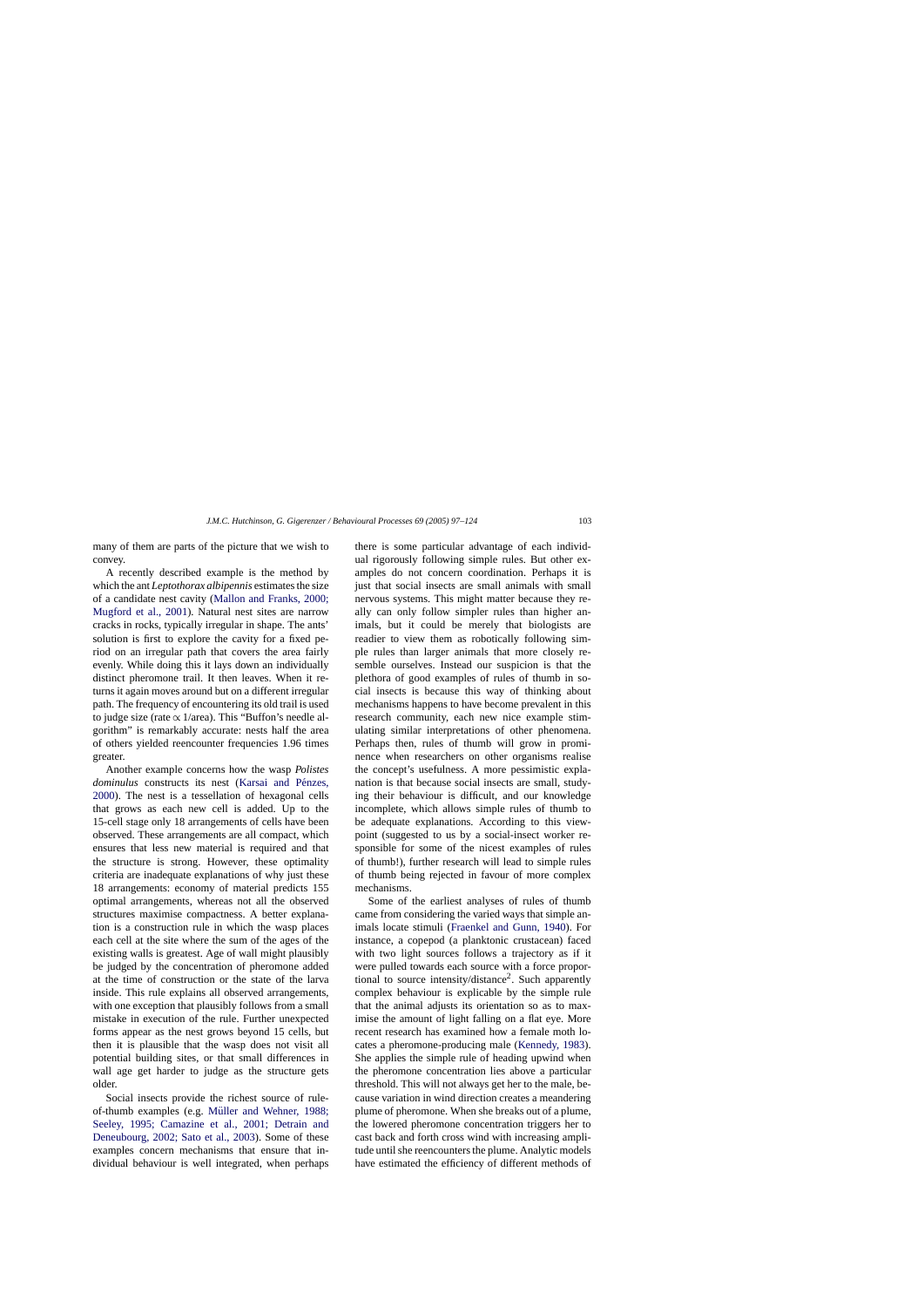taxis depending on aspects of environmental structure such as turbulence [\(Balkovsky and Shraiman, 2002;](#page-22-0) [Dusenbery, 2001\).](#page-22-0)

The two other areas of behavioural biology that make most frequent reference to rules of thumb are mate choice and patch-leaving. A paper by [Janetos](#page-24-0) [\(1980\)](#page-24-0) seems responsible for a tradition in behavioural ecology of modelling mate choice as a process of sequential assessment of candidate males. The two most discussed rules are for a female to accept the first male above a preset threshold or for a female to view a preset number of *N* males and then return to the best ("best-of-*N*" rule). Janetos argued that animals follow simple rules that can achieve good but not optimal performance [\(Janetos and Cole, 1981](#page-24-0)). Other behavioural ecologists agreed that information constraints would restrict what sort of rule could be used, but preferred to hypothesise that a rule's parameters were optimised for the environment ([Real,](#page-26-0) [1990a\).](#page-26-0) However, neither of these two rules explains adequately the patterns of return typically observed nor effects of the quality of previously encountered males on acceptance decisions, so somewhat more complex rules may be necessary ([Luttbeg, 1996;](#page-25-0) [Wiegmann et al., 1996; Hutchinson and Halupka,](#page-25-0) [2004\).](#page-25-0)

Patch-leaving rules represent more of a success for modelling. The idea is that food items occur in patches, and that they are depleted by the forager, which should thus at some stage move to another patch. The question is when. The number of food items remaining is unknown to the forager, but it is indicated by the rate at which it finds items. An elegant optimality model derives how the rule of thumb should depend on the environment [\(Iwasa et al., 1981\).](#page-24-0) In an environment in which all patches are of similar quality, finding a food item should decrease the tendency to stay because the patch has been depleted. In an environment in which some patches are very poor and some very good, finding a food item should increase the tendency to stay, because the success suggests that it is a better patch. Later, it was realised that if an independent cue was available indicating initial patch quality, even in the second type of environment the decremental decision rule can be better ([Driessen and Bernstein, 1999\).](#page-23-0) This fits empirical research on the parasitoid wasp *Venturia canescens*, which lays its eggs in caterpillars: the concentration of host scent sets the tendency to stay, this decreases through some sort of habituation response, but the effect of finding a host further decreases the tendency to stay [\(Driessen and Bernstein, 1999\)](#page-23-0). Between similar parasitoid species there is much variation in whether finding a host increases or decreases the tendency to stay, but we do not yet know enough about the environmental structure in most of these examples to judge whether the theory explains these differences ([van Alphen et al., 2003; Wajnberg et a](#page-26-0)l., [2003\).](#page-26-0)

Models of patch-leaving decision rules show a historical progression from unbounded rationality assuming omniscience towards more realistic assumptions of what information is available. At the omniscient end is the Marginal Value Theorem [\(Charnov, 1976\)](#page-23-0) specifying that the optimal switching point is when the instantaneous rate of the reward falls to the mean rate in the environment under the optimal policy. But how should the animal know this mean rate without knowing the optimal policy already? [McNamara and](#page-25-0) [Houston \(1985\)](#page-25-0) proposed a simple iterative algorithm by which this might be learnt while foraging efficiently. Another problem is that when prey are discrete items turning up stochastically, the underlying rate (=probability) of reward is not directly observable. The optimality models of [Iwasa et al. \(1981\)](#page-24-0) and others are one response to this situation, but another is the simpler rule, not derived from an optimality model, of giving up after a constant time without finding an item. If the giving-up time parameter is appropriate, the performance may come close to that of the optimum rule ([Green, 1984\).](#page-24-0) In the real world, in which environmental parameters are uncertain, it could be that the givingup time rule works better than the optimum computed for a simple model of the environment. A more recent example concerns when a bee should leave one inflorescence for another; the problem is that bumblebees increasingly revisit flowers that they have just emptied because they can only remember the last few visited. [Goulson \(2000\)](#page-24-0) proposed that a good solution that agreed with bumblebees' observed behaviour is to leave once two empty flowers are found. Other workers have modified optimality models to incorporate characteristics of known or hypothesised psychological mechanisms, such as Weber's Law, Scalar Expectancy Theory and rate-biased time perception [\(Kacelnik and](#page-24-0) [Todd, 1992; Todd and Kacelnik, 1993; Hills and Adler,](#page-24-0) [2002\).](#page-24-0)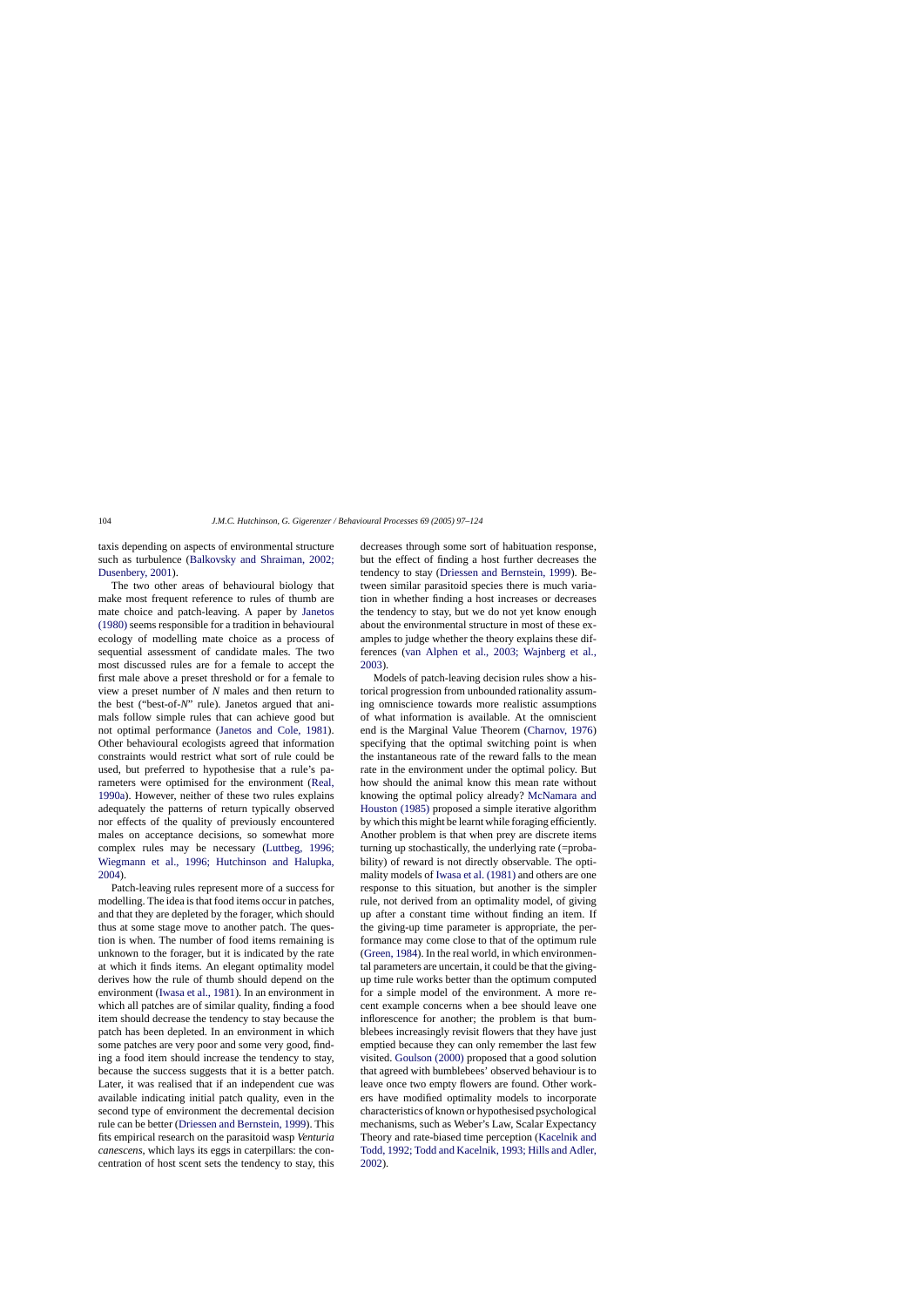# **4. Heuristics are precise testable models of proximal mechanism**

Having used specific examples to give a flavour first of the ABC programme and then of biological research on rules of thumb, we now start to explain more about the principles and assumptions underlying the former. The ABC programme has two interrelated components: the first is to study the heuristics that people actually use, the second is to demonstrate in which environments a given heuristic performs well. We call the first the study of the "adaptive toolbox", and the second the study of the "ecological rationality" of heuristics. The next two sections address how ABC models the adaptive toolbox.

ABC is concerned with the cognitive process of decision-making, and in particular with which sources of information are considered and how they are processed in combination. Our concern is with mechanism, not merely with how behaviour depends on cue values (what optimality modellers call the policy). Although observations of the policy can lead us to reject some candidate mechanisms, this is not a sufficient test because a variety of mechanisms can generate identical policies. For instance, Take The Best makes decisions indistinguishable from multiple regression if the cue weights are non-compensatory. They are, however, distinguishable if one can monitor how many cues are examined and in which order.

Much decision-making depends on information already present in memory. We cannot rely on selfreports to know how we access such memories, but some information is obtainable from timing. For instance, one might hypothesise that humans rank twodigit numbers using the lexicographic strategy of first comparing the first digits alone, and only in the case of a tie looking at the second digit. In this example, the lexicographic heuristic must be rejected because experiments have shown that the timing of the decision does depend on the second digit even if the first digits differ ([Moyer and Landauer, 1967\).](#page-25-0)

It is an open question whether the same heuristics are used when the information is external in the environment as when it is already in internal memory. The results of Bröder and Schiffer (2003) suggest a difference. But external search, besides being much more tractable to study, is of importance in its own right, and also of practical relevance in formulating advice about how internet sites, for instance, should present information. Using the program Mouselab it is possible to present information on a computer screen but require subjects to click on a button to read a cue value, so that we at least know the order in which they seek information and when they stop information search ([Payne et](#page-25-0) [al., 1993\).](#page-25-0) Another potential approach is eye tracking.

Combining sources of information is a feature of decision-making in not just animals but even bacteria and plants: for instance, for a seed to germinate in response to springtime warmth or photoperiod often requires weeks of winter chilling to remove dormancy [\(Bradbeer, 1988\)](#page-23-0); this requirement prevents premature germination in autumn. Some insects show strikingly similar requirements before emerging ([Tauber](#page-26-0) [and Tauber, 1976\)](#page-26-0). The mechanism in plants cannot be the same as what is known of the process in the insect brain ([Williams, 1956\),](#page-27-0) but in principle the same algorithm might describe how the cues interact. ABC's level of analysis is algorithmic, in the sense of [Marr](#page-25-0) [\(1982\).](#page-25-0) One advantage of this approach is that conclusions might apply across different decisions and different organisms; indeed, they also have relevance for programming computers. Another advantage is that algorithmic explanations are often simple enough to be readily comprehensible. To understand how computers perform a sorting task, for instance, it is natural to seek explanations at the algorithmic level, ignoring the chip's circuitry.

In some invertebrates remarkable progress has been made in explaining some aspects of cognition in terms of the underlying neurobiology, although gaps in our knowledge remain in even the best-known systems (e.g. olfactory learning in honeybees: [Menzel, 2001;](#page-25-0) [Menzel and Giurfa, 2001\).](#page-25-0) There is no prospect in the near future of the kind of cognitive processes that ABC considers in humans becoming understandable in such terms. However, brain imaging does provide a window to test whether some of the hypothesised processes occur. Heuristics are assumed to exploit evolved abilities such as recognition memory (Recognition Heuristic), recollection memory (Take The Best), and object tracking (ball-catching heuristics). Therefore, one can test whether, in situations where people act as predicted by a given heuristic, brain areas that are known to specifically reflect the corresponding ability are activated. The first study of this kind has used functional Magnetic Resonance Imaging (fMRI) to test whether decisions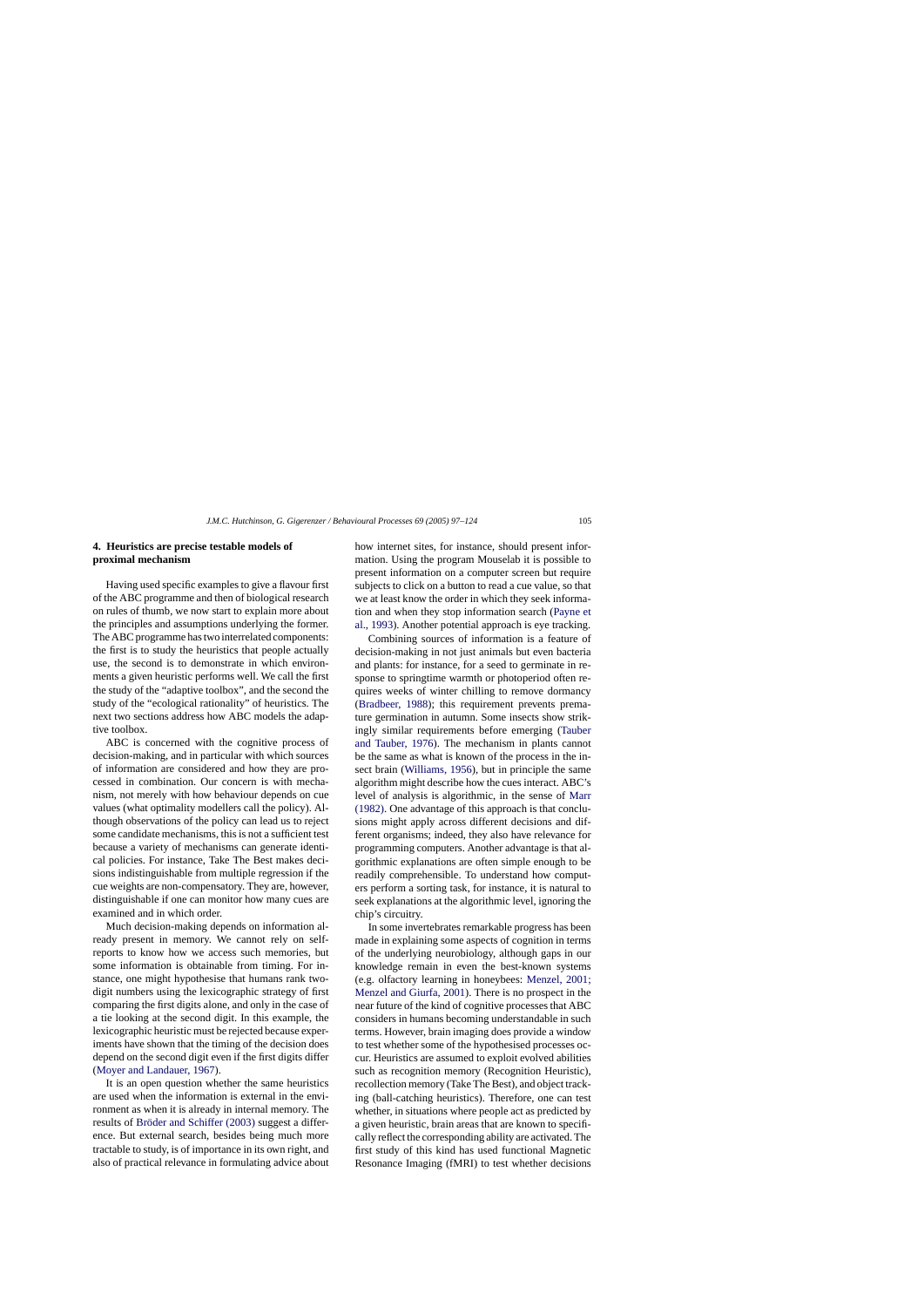made when the Recognition Heuristic can be applied are indeed accompanied by activation of brain regions underlying recognition memory but not of those underlying guessing or recollection memory [\(Volz et al.,](#page-27-0) [in press\).](#page-27-0)

A complementary approach to testing the physical reality of a proposed heuristic is to attempt to model it using a framework such as ACT-R [\(Anderson et al.,](#page-22-0) [2004\).](#page-22-0) This is based on a restricted set of processing modules the properties of which are constrained by numerous independent studies. Translating a heuristic into ACT-R both confirms that it is cognitively plausible and makes testable predictions about reaction times and fMRI results. ABC has made a start with using ACT-R, for a model of a version of the Recognition Heuristic (L. Schooler, R. Hertwig, personal communication).

The heuristics that ABC describes may rely on input variables that require complex calculations to compute. For instance, the ball-catching heuristics rely on the ability to track a moving object against a noisy background, which is developing in two- or three-month-old infants ([Rosander and von Hofsten, 2002\),](#page-26-0) but which is extremely difficult to program computers to do. ABC's heuristics exploit these abilities but do not attempt to explain their mechanisms. The underlying assumption is of a hierarchical organisation of cognitive processing: heuristics on top of evolved or learned abilities. There is good evidence of a hierarchy in insects, because much of the processing is peripheral and electrodes can monitor what information is passed on to the central nervous system. It is less clear how well the assumption holds in vertebrates. ABC does not claim that algorithmic models are necessarily the best level of analysis for all that goes on in brains. The peripheral processing in retinas, for instance, can involve clever neuronal circuitry that perhaps is better analysed with models of neural networks. The same argument may apply to some higher level capabilities in humans: face recognition and language processing are possible instances. A computing analogy might be some timecritical task that has been written in machine code (or perhaps even out-tasked to a special video chip) and thus remains opaque to another programmer who knows only higher level languages (cf. [Todd, 1999\).](#page-26-0)

Equally, ABC does not deny that humans can consciously perform highly complex calculations to compare options. The question is whether they trouble to do so for routine decisions, and also whether it is adaptive for them to bother.

The heuristics that ABC has proposed are highly specified; they are readily convertible to computer code and they yield bold quantitative predictions that are amenable to testing. This contrasts with most models of heuristics in cognitive psychology, which are often specified only at a level of detail described by block diagrams and arrows indicating that one quantity has some unquantified influence on another. Such models are typically so vague in their predictions that they are impossible to test. In order to facilitate rigorous testing, ABC tries to avoid heuristics with free parameters that must be fitted anew to each dataset or to each individual, unless they can be estimated independently. This is not because we necessarily deny that, for instance, there are individual differences in personality that might affect how or which heuristics are applied.

Given that real heuristics have not been written by a programmer but have evolved by the messy process of natural selection, and given that they are enacted by neurones not silicon, ABC's precisely specified models seem likely to be simplifications capturing the broad principle but eventually requiring adjustments in the detail. Nevertheless, on the current evidence perhaps less adjustment will be necessary than one might suppose.

# **5. The attractions of simplicity**

The heuristics studied by ABC are simple in comparison with standard statistical procedures applied to the same task. Proposals by other psychologists for how our minds tackle these tasks typically also involve more complex processes such as Bayesian probability updating. Part of the reason why ABC's heuristics can be simple is that as their input they can utilise evolved or highly trained abilities, such as recognition memory, that may involve complex data processing.

It is not just Occam's Razor that has made ABC favour simple models. But we will start off by mentioning the weakest reason. That is that with simple heuristics we can be more confident that our brains are capable of performing the necessary calculations. The weakness of this argument is that it is hard to judge what complexity of calculation or memory a brain might achieve. At the lower levels of processing, some hu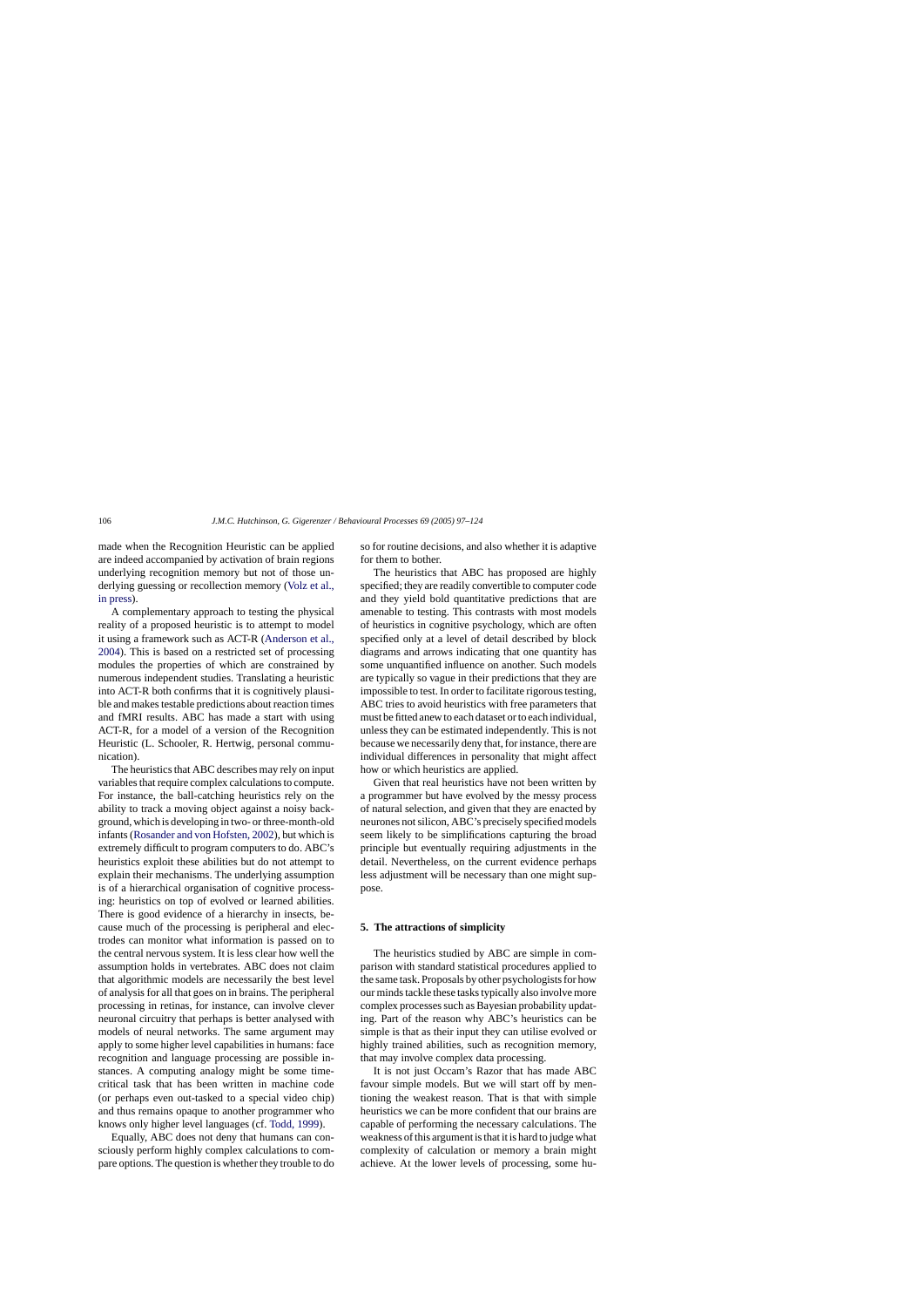man capabilities apparently involve calculations that seem surprisingly difficult (e.g. Bayesian estimation in a sensorimotor context: Körding and Wolpert, 2004). So, if we can perform these calculations at that level in the hierarchy (abilities), why should we not be able to evolve similar complex strategies to replace simple heuristics?

One answer is that simple heuristics often need access less information (i.e. they are frugal) and can thus make a decision faster, at least if information search is external. Another answer, and a more important argument for simple heuristics, is the high accuracy that they exhibit in our simulations (e.g. see [Fig. 1\).](#page-2-0) This accuracy may be because of, not just in spite of, their simplicity. In particular, because they have few parameters they avoid overfitting data in a learning sample, and consequently generalise better across other samples. The extra parameters of more complex models often fit the noise rather than the signal [\(MacKay, 1992;](#page-25-0) [Hertwig and Todd, 2003\).](#page-25-0) Of course we are not saying that all simple heuristics are good: only some simple heuristics will perform well in any given environment.

Although we would argue strongly that ABC has made an important advance in demonstrating how well simple frugal heuristics can perform, we do not yet know how generally the claim of "simple is good" can be extended. In the hope of stimulating others to test our claims, we now play the devil's advocate and question the generality of our results. For instance, we cannot claim to have evidence that simple heuristics perform better than more complex ones for every task. Moreover, even in the tasks that we have investigated, we have inevitably not considered all possible heuristics, and the set considered is biased towards simplicity, so we cannot be sure that there are not other more complex heuristics that achieve equally impressive performance. For instance, although one strength of simple heuristics is that they generalise well by avoiding overfitting, other much more complex statistical procedures have also been designed to avoid overfitting (e.g. classification and regression trees, CART in [Fig. 1;](#page-2-0) [Breiman](#page-23-0) [et al., 1984\).](#page-23-0)

It is tempting to propose that since other animals have simpler brains than humans, they are more likely to have to use simple heuristics. But a contrary argument is that humans are much more generalist than most animals, and that animals may be able to devote more cognitive resources to tasks of particular importance. For instance, the memory capabilities of small food-storing birds seem astounding by the standards of how we expect ourselves to perform at the same task [\(Balda and Kamil, 1992\).](#page-22-0) Some better examined biological examples suggest unexpected complexity: for instance, pigeons seem able to use a surprising diversity of methods to navigate, especially considering that they are not long-distance migrants [\(Wiltschko and](#page-27-0) [Wiltschko, 2003;](#page-27-0) but cf. [Wallraff, 2001\).](#page-27-0) The greater specialism of other animals may also mean that the environments that they deal with are more predictable, and thus that the robustness of simple heuristics may no longer be such an advantage (cf. the argument of [Arkes and Ayton, 1999,](#page-22-0) that animals in their natural environments do not commit various fallacies because they do not need to generalise their rules of thumb to novel circumstances).

A separate concern is that for morphological traits there are plenty of examples of evolution getting stuck on a local adaptive peak and not finding its way to the neatest solution. The classic example is the giraffe's recurrent laryngeal nerve, which travels down and then back up the neck because in all mammals it loops round the aorta. Nobody knows how common such a situation might be with cognitive traits. It could be that humans' ability to learn through experience makes them more readily adopt simple heuristics than other animals that are more rigidly programmed and where natural selection alone is responsible for the adaptation.

Another way to consider the recurrent laryngeal nerve is that it may be simple in terms of what is easy for existing embryological processes to engineer. We can only make plausibility arguments about what algorithms are difficult for an organism to build or evolve. Those that are simple to engineer need not be those that are simple to describe: a perfect linear response is simple to describe but perhaps often difficult to engineer physiologically. For instance, nectivorous insects judge meal volume with stretch receptors in their guts, but the way these receptors work results in a non-linear response ([Real, 1992\).](#page-26-0) Artificial neural networks may provide some guidance about what sorts of processing is easy or hard to engineer [\(Real, 1992; Webb and](#page-26-0) [Reeve, 2003\).](#page-26-0) However, what is easy to hardwire need not be easy to calculate consciously. For humans acting consciously, a weighted-additive calculation is much harder than tallying (weights all unity), but for an insect specialised on a specific task, evolution can have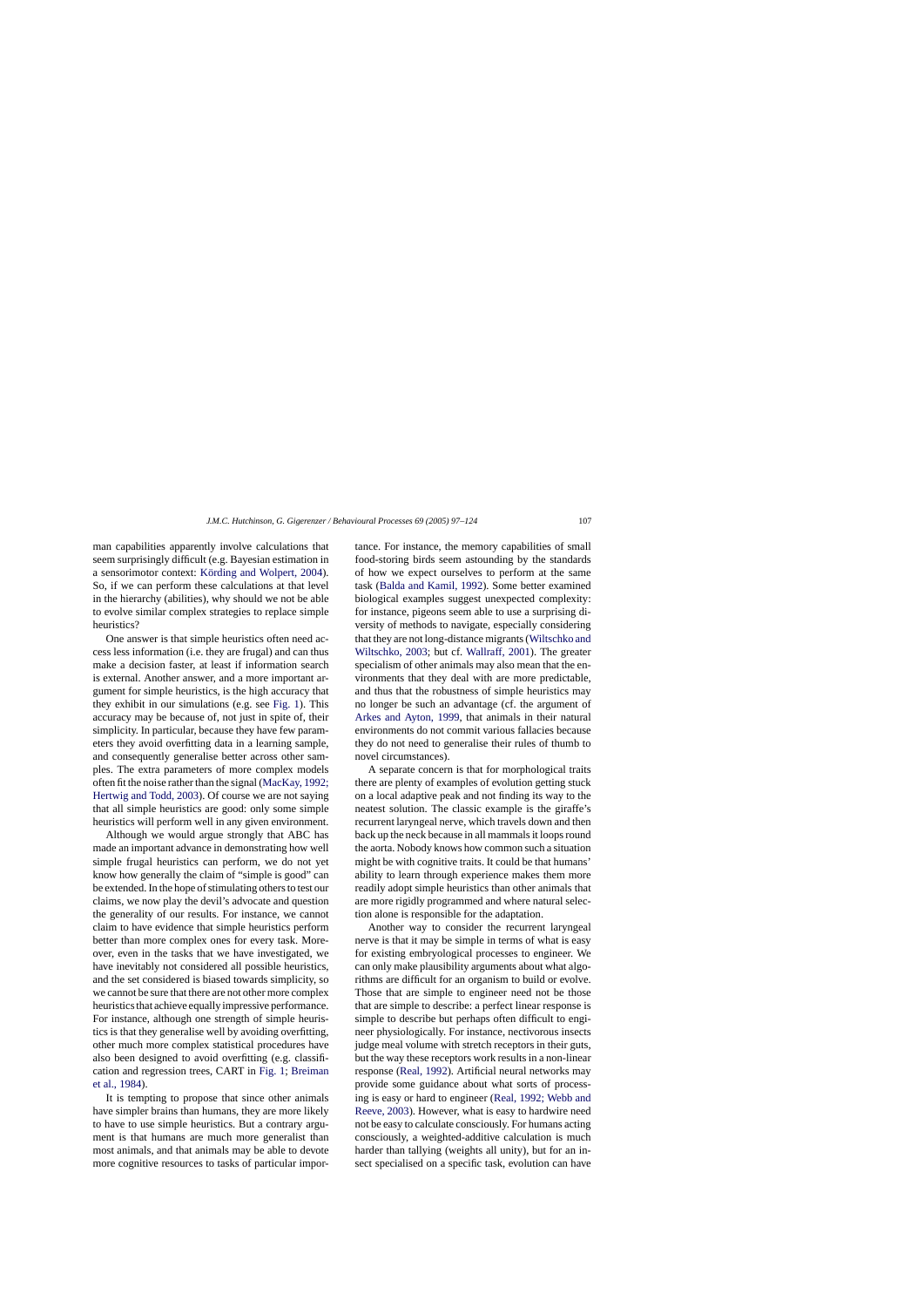hardwired the weights (for instance, by controlling sensitivity of the receptors for different cues); then the insect need simply tally these ready-weighted cues, yet it achieves what to us looks like a harder weightedadditive calculation [\(Franks et al., 2003\).](#page-24-0)

#### **6. Adaptation and ecological rationality**

The following sections deal with the fit of the heuristics to the environment, which ABC refers to as ecological rationality. In this section, we compare and contrast this with biologists' concern with adaptation. Adaptation is the assumption underlying optimality modelling, a technique that has dominated behavioural ecology, and the next section will consider how useful this might be in investigations of cognitive mechanism. We will then turn from mechanisms to the other blade of [Simon's scissors \(1990\), t](#page-26-0)he environment.

ABC's research programme is very much concerned with heuristics working well in the environment in which they perform. Biologists mostly deal with rules of thumb that are adapted through natural selection, but the human heuristics that ABC studies have also been honed by individual or cultural learning of what works well. A likely possibility is that natural selection has set humans up with a set of heuristics (the adaptive toolbox: [Gigerenzer et al., 1999\) e](#page-24-0)ach member of which we can readily learn to apply as appropriate to a specific environment. Or the building blocks of heuristics (such as when to stop search) might be readily recombined to create novel heuristics suitable for a novel task. These possibilities deal with the objection that humans have not had time to evolve heuristics to cope with today's environments. If two environments share a common statistical structure, the same heuristics will work well. We require only a mechanism for learning or reasoning which heuristic from our toolbox works best in a novel environment ([Rieskamp and Otto, submitted for](#page-26-0) [publication\).](#page-26-0)

The idea of adaptation is, of course, old hat to most biologists; they see no reason to believe that cognition is not adapted like everything else—hence, the field of cognitive ecology ([Dukas, 1998; Shettleworth, 1998\).](#page-23-0) Nevertheless, biologists face the same problem as psychologists that much behaviour must be studied in the artificial environment of the laboratory where its adaptive significance need not be obvious. For instance, one

result that has worried behavioural biologists is that in operant "self-control" experiments animals tend to forgo the option with a higher long-term reward rate in favour of one in which less food is delivered but with less delay [\(Logue, 1988\).](#page-25-0) Recently, [Stephens and](#page-26-0) [Anderson \(2001\)](#page-26-0) suggested that a rule of thumb based on maximising short-term gain rate makes adaptive sense when the same reward structure as in the selfcontrol experiments is presented in a patch-leaving context. In that context the difference in short-term rates between staying a short time or a long time in a patch agrees with, and even amplifies, the difference in long-term rates (see also [Real, 1992; Stephens, 2002;](#page-26-0) and cf. [Kareev, 2000\).](#page-25-0) The argument is that the operant self-control task in which the decision rule had first been recognised, and in which it appeared deleterious, is an artificial situation, which played no part in the rule's evolution or maintenance. Such a result mirrors some of ABC's work (and that of other psychologists) pointing out that what have been viewed as maladaptive biases in humans are the by-products of rules that make adaptive sense in an appropriate environment (e.g. [Arkes and Ayton, 1999; Hoffrage et al.,](#page-22-0) [2000; Gigerenzer, 2000, C](#page-22-0)hapter 12).

The biologists' evolutionary perspective at least made them hanker for an adaptive explanation for the self-control results. Biologist readers may be amazed that adaptation is not at all a universal consideration in psychology. In fact, human psychologists do have a plausible defence. Many argue that our brain has evolved as a general-purpose calculating machine and that most of its capabilities, such as a facility at chess, are mere by-products, which have not been subject to direct selection. Allied to the general-purposecalculating-machine viewpoint is the normative assumptions of the heuristics-and-biases school of Kahnemann and Tversky, that heuristics should be judged by whether they follow the rules of logic ([Gilovich et al., 2002\)](#page-24-0). Philosophically, ABC argues instead that what matters is not logic but performance, and that in real environments many so-called biases are adaptive ([Gigerenzer, 2000,](#page-24-0) Chapter 12). And empirically we have found it a highly illuminating research strategy to apply the working assumption that our decision-making heuristics fit the statistical structures in our environments.

By "adaptation" biologists imply not only that a trait fits the environment but that it has been shaped by the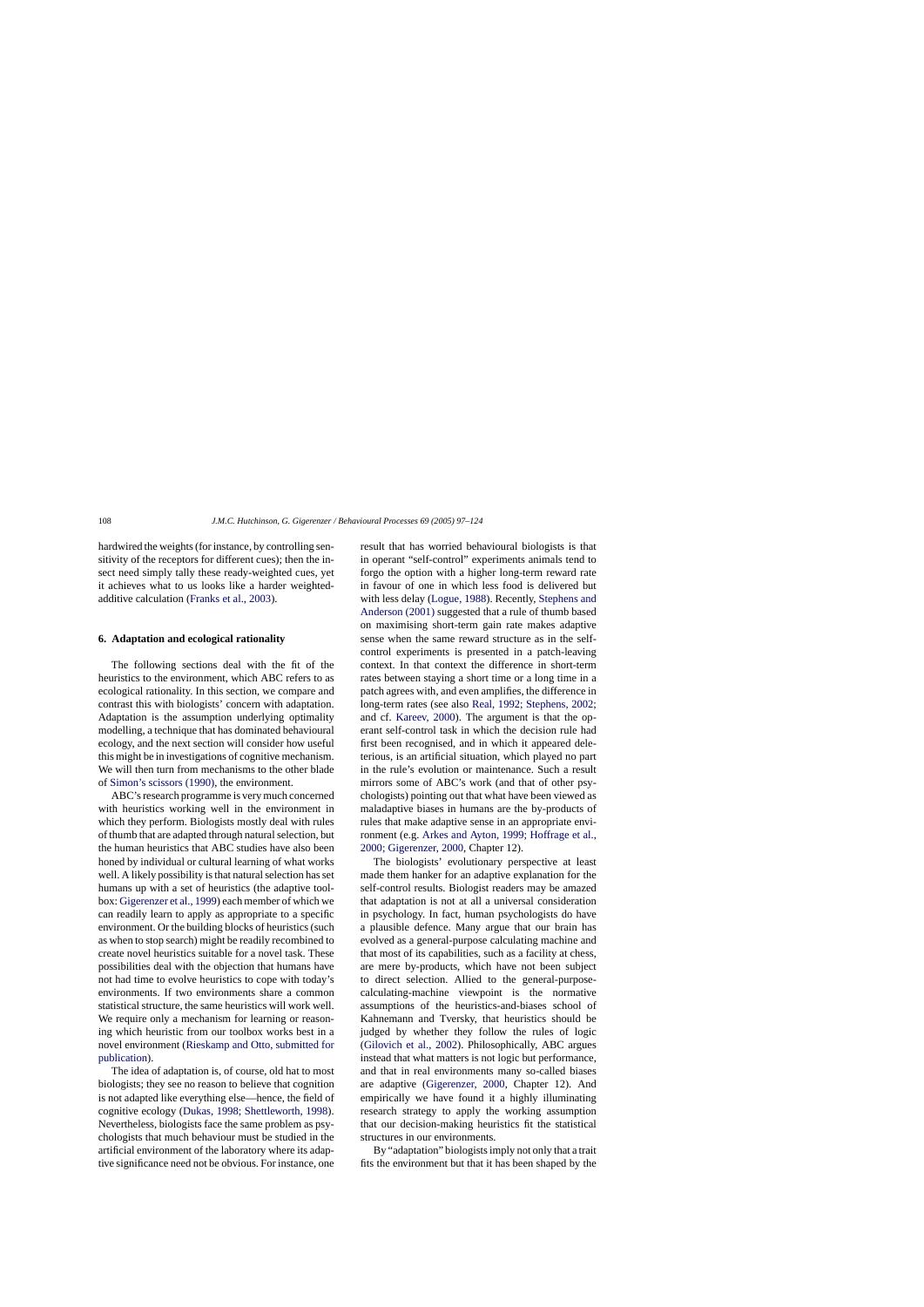environment for that task. Therefore, claims of adaptation of heuristics are vulnerable to the arguments of the biologists [Gould and Lewontin \(1979\),](#page-24-0) who were concerned about many claims of adaptation in biology being mere "just-so stories". Unfortunately, human psychologists are not able to utilise many of the lines of evidence that biologists apply to justify that a trait is adaptive. We can make only informed guesses about the environment in which the novel features of human brains evolved and, because most of us grow up in an environment very different to this, the cognitive traits that we exhibit might not even have been expressed when our brains were evolving [\(Dawkins,](#page-23-0) [1982, p](#page-23-0). 38). Biologists use a more detailed fit of trait to environment as evidence for adaptation, but because simple heuristics have few characters (e.g. parameters), even this approach may be unavailable.

It thus would be a weak argument (which ABC avoids) to find a heuristic that humans use, then search for some environment in which that heuristic works well, and then claim on this basis alone that the heuristic is an adaptation to that environment. The heuristic may work well in that environment, but that need not be the reason why it evolved or even why it has survived. For instance, our colleagues L. Schooler and R. Hertwig (personal communication) have constructed a model demonstrating that for a type of Recognition Heuristic it can be beneficial that we forget out-of-date information at a certain rate; but memory is used for a diversity of other purposes, so they rightly avoid claiming that this model explains the length of our memories. To claim adaptation, it is at least necessary to check that the heuristic is generally used only in environments in which it works well and better than other heuristics that we use in other contexts. ABC's empirical research programme has yet to develop this far, although there is no barrier to it doing so.

ABC avoids the difficult issue of demonstrating adaptation in humans by defining ecological rationality as the performance, in terms of a given currency, of a given heuristic in a given environment. We emphasise that currency and environment have to be specified before the ecological rationality of a heuristic can be determined; thus, Take The Best is more ecologically rational (both more accurate and frugal) than tallying in non-compensatory environments, but not more accurate in compensatory ones [\(Fig. 2\).](#page-3-0) Unlike claiming that a heuristic is an adaptation, a claim that it is ecologically rational deliberately omits any implication that this is why the trait originally evolved, or has current value to the organism, or that either heuristic or environment occur for real in the present or past. Ecological rationality might then be useful as a term indicating a more attainable intermediate step on the path to a demonstration of adaptation. There is nevertheless a risk that a demonstration of ecological rationality of a given heuristic in a given environment will mislead someone who uses this evidence alone to infer adaptation. Think of the Victorian habit of noting the most fanciful resemblance of an animal to a part of its environment as an adaptation. This reached its apogee in such ridiculous illustrations as pink flamingos camou-flaged against pink sunsets ([Gould, 1991, C](#page-24-0)hapter 14; sexual selection is the real explanation for most bright plumage).

#### **7. Why not use optimality modelling?**

Optimality modelling is used in behavioural ecology mostly as a test of whether a particular adaptive argument explains a particular phenomenon. The model is constructed to include the components of the explanation (maximised currencies, constraints, trade-offs, etc.) and often a deliberate minimum of anything else. The next stage is to calculate the optimal behaviour given these assumptions. If these predictions match empirical data, one can claim to have a coherent explanation for why that behaviour occurs. Sometimes the match occurs only over a restricted range of a model parameter, in which case measuring or varying the corresponding characteristic in the real world offers a further empirical test. In the absence of a match, a new or modified explanation must be sought.

ABC's concern with adaptation to the environment might seem to ally it with optimality modelling. Much of ABC's research has involved finding what decision rules work *well* in a model environment; optimality modelling involves finding what decision rules work *best* in a model environment. In both instances good performance is the basis of predictions, or even expectations, about the rules actually used. Optimality modelling has the attractions that there is no arbitrariness in deciding whether a heuristic works well enough, and no uncertainty whether there might be another better heuristic that one had not thought of. Moreover, it has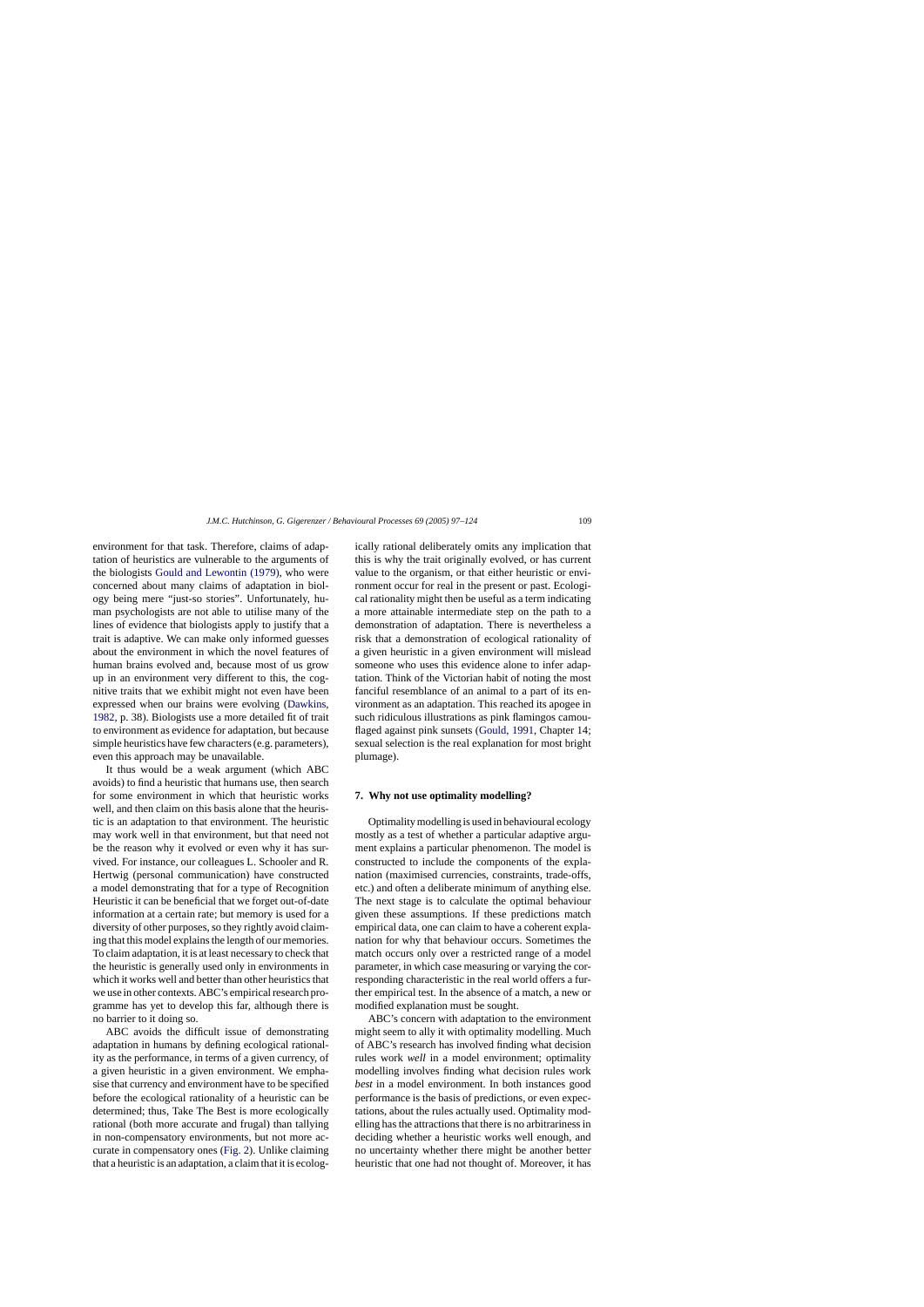proved its practical utility in dominating the successful fields of behavioural ecology and biomechanics, making testable predictions that have not only stimulated empirical research but also strikingly often been well supported by the data. So, why does ABC not take this road?

Typically one prediction of an optimality model is the policy, which describes what behaviour is performed given any specified value of an individual's external environment and internal state. Although the policy can itself be viewed as a decision rule, it is the mechanisms generating policies that interest ABC and other psychologists. Behavioural ecologists do believe that animals are using simple rules of thumb that achieve only an approximation of the optimal policy, but most often rules of thumb are not their interest. Nevertheless, it could be that the limitations of such rules of thumb would often constrain behaviour enough to interfere with the fit with predictions. The optimality modeller's gambit is that evolved rules of thumb can mimic optimal behaviour well enough not to disrupt the fit by much, so that they can be left as a black box. It turns out that the power of natural selection is such that the gambit usually works to the level of accuracy that satisfies behavioural ecologists. Given that their models are usually deliberately schematic, behavioural ecologists are usually satisfied that they understand the selective value of a behaviour if they successfully predict merely the rough qualitative form of the policy or of the resultant patterns of behaviour.

But ABC's focus on process means that it is concerned with a much more detailed prediction of behaviour. A good model of the process can lead to predictions of behaviour that differ from standard optimisation models or for which optimisation models are mute. For instance, the ball-catching heuristics mentioned in Section [2](#page-1-0) predict that the player catches the ball while running, the precise running speeds, and when players will run in a slight arc. All these predictions concern observable behaviours. The example of *Polistes* nest construction (Section [3\)](#page-5-0) also showed how much more specific process models can be.

Nevertheless, there are several ways in which optimality modelling can help to suggest what rules of thumb the animal uses.

(1) The optimal policy provides clues. It does at least indicate aspects of the environment to which decisions might usefully respond, although it may be indirect cues that are actually used. Conversely, optimality modelling is helpful in pointing out what aspects of the environment a decision heuristic should ignore. In certain cases the optimal policy may be so simple that it can be generated by a simple heuristic. For instance, if items are randomly (Poisson) distributed across patches, Iwasa et al. (1981) showed that the optimal leaving rule is to spend a constant time in each patch regardless of foraging success. In other cases an examination of the form of the optimal policy can suggest a heuristic that would come close to generating such a policy. Thus, for a different patch-leaving model, [Green \(1984\)](#page-24-0) plotted against the time spent on the patch the critical number of prey items that must have been found to make it worthwhile to stay longer. The calculations required were computationally involved but the thresholds fell quite close to a straight line through the origin, suggesting a simple rule that would perform close to optimally.

(2) If enacting the optimal policy would require, say, unrealistically extensive knowledge or demanding memory requirements to be achievable, it is possible to introduce more realistic information constraints into an optimality model. Several optimality models examine the effects of a restricted memory on performance and behaviour (e.g. [Hutchinson et al., 1993; Roitberg](#page-24-0) et al., 1993; Bélisle and Cresswell, 1997). More common, and differing only in degree of specification, is to constrain the rule of thumb to be of a particular nonoptimal form but use optimality to specify the values of any parameters. The expectation is that an adapted heuristic lies on a local optimum. Such an approach has been used both by biologists and members of ABC for mate choice rules [\(Real, 1990b; Wiegmann and](#page-26-0) [Mukhopadhyay, 1998; Todd and Miller, 1999; Hutchin](#page-26-0)[son and Halupka, 2004\)](#page-26-0), and [Real \(1990a\)](#page-26-0) points out that in the appendix to Simon's classic paper on satisficing, [Simon \(1956\)](#page-26-0) also uses optimality to set the threshold. As we learn more about an organism's sensory and cognitive capacities, and so can add ever more realistic constraints to an optimality model, one might hope that the different approaches converge in their predictions.

(3) Optimality modelling can be applied to the processes of gathering information and stopping search. Thus [Fawcett and Johnstone \(2003\)](#page-23-0) calculated the optimal order of cues to examine given cues that differed in costs and informativeness. [Luttbeg \(1996\)](#page-25-0) calculated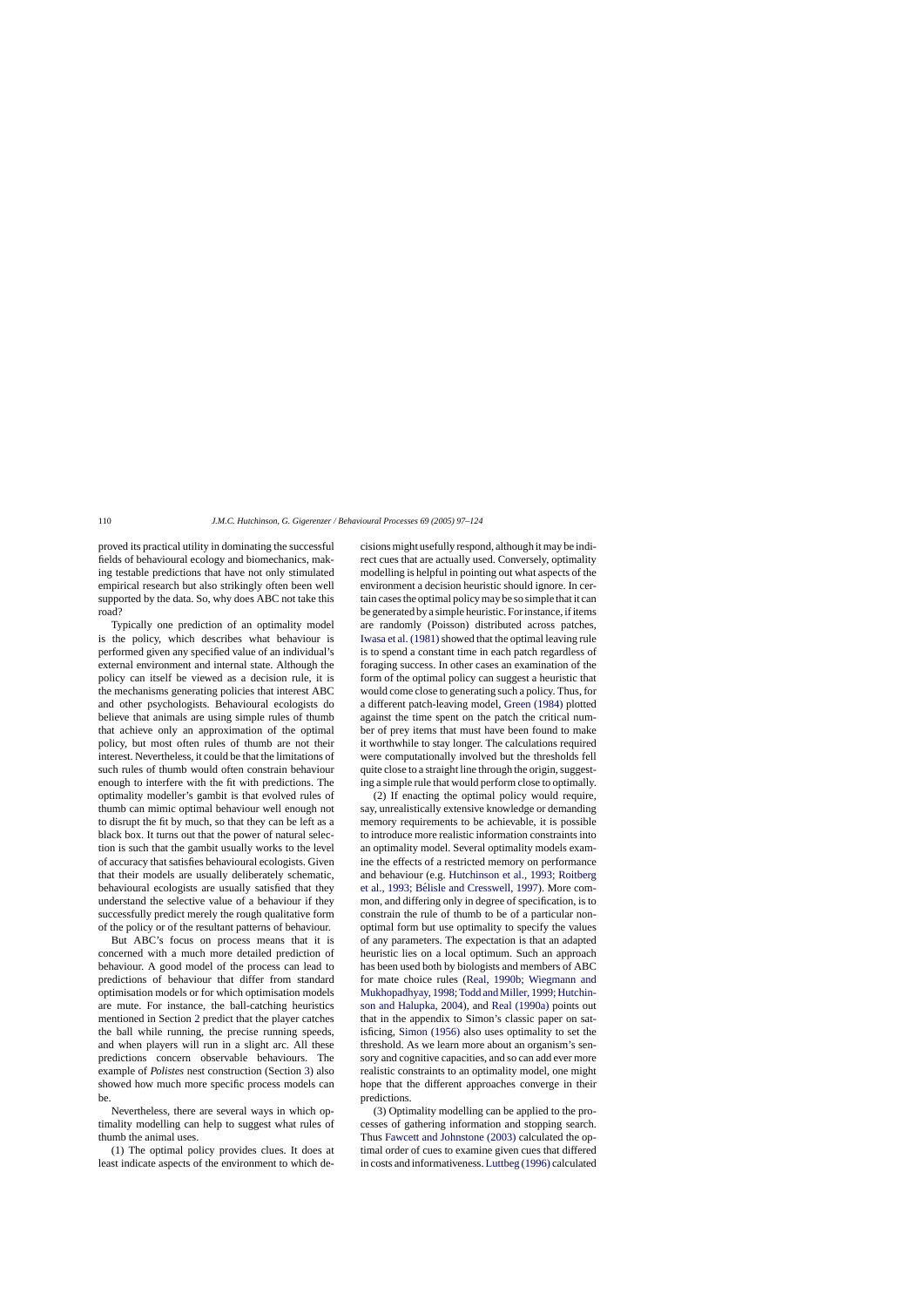how a female should concentrate sampling effort on those males that earlier had appeared the most promising.

(4) Optimality modelling may help us in providing a gold standard against which to compare performance of candidate heuristics. If a simple heuristic performs almost as well as the optimum, there is less need to search further for a better heuristic. An ABC paper in this spirit is [Martignon and Laskey \(1999\), w](#page-25-0)hich computes a Bayesian network against which to compare the performance of Take The Best.

(5) Any fine-scale mismatch between optimality prediction and observation can be suggestive of what rule of thumb is being used (although there are other potential reasons for a lack of fit—errors in model specification, evolutionary time lags, etc.). Even if the nature of the mismatch does not itself suggest the rule of thumb, it at least highlights a problem to which the solution may be the mechanism used by the animal. Thus, Müller and Wehner (1988) were stimulated by the systematic errors that ants make in path integration (i.e. their deviation from the optimal solution of heading straight back to the nest) to suggest a rule of thumb that explains these errors. This rule is to average the angles of each outward step, weighted by the distance moved. Another example is that the classic optimality models of diet choice predict a sudden switch from complete unselectivity to complete specialisation as density increases. However, experiments typically find gradually increasing partial preferences instead (e.g. [Krebs et al.,](#page-25-0) [1977\).](#page-25-0) This was the stimulus to suggest various refinements that would explain the difference, such as that the birds make discrimination errors, or that they have to estimate prey density or value with learning rules that are sensitive to runs of bad luck. Such constraints and mechanisms can be incorporated in a new generation of more realistic optimality models (e.g. [Rechten](#page-26-0) [et al., 1983; McNamara and Houston, 1987a; Belisle](#page-26-0) ´ [and Cresswell, 1997\)](#page-26-0). As long as the additional hypotheses are confirmed by testing further independent predictions, this process of successively improving models can progressively inform us about cognitive mechanisms ([Cheverton et al., 1985\).](#page-23-0)

Thus we would encourage optimality modellers to consider decision processes to be interesting topics that their technique might address. Indeed, the rational analysis school of psychology has had some success with that approach ([Anderson, 1990; Chater and Oaksford,](#page-22-0)

[1999\).](#page-22-0) However, there remains a more fundamental reason for ABC's objection to the routine use of the optimality approach. There are a number of situations where the optimal solution to a real-world problem cannot be determined. One problem is computational intractability, such as the notorious travelling salesman problem ([Lawler et al., 1985\)](#page-25-0). Another problem is if there are multiple criteria to optimise and we do not know the appropriate way to convert them into a common currency (such as fitness). Thirdly, in many realworld problems it is impossible to put probabilities on the various possible outcomes or even to recognise what all those outcomes might be. Think about optimising the choice of a partner who will bear you many children; it is uncertain what partners are available, whether each one would be faithful, how long each will live, etc. This is true about many animal decisions too, of course, and biologists do not imagine their animals even attempting such optimality calculations.

Instead, the behavioural ecologist's solution is to find optima in deliberately simplified model environments. We note that this introduces much scope for misunderstanding, inconsistency and loose thinking over whether "optimal policy" refers to a claim of optimality in the real world or just in a model. Calculating the optima even in the simplified model environments may still be beyond the capabilities of an animal, but the hope is that the optimal policy that emerges from the calculations may be generated instead, to a lesser level of accuracy, by a rule that is simple enough for an animal to follow. The animal might be hardwired with such a rule following its evolution through natural selection, or the animal might learn it through trial and error. There remains an interesting logical gap in the procedure: there is no guarantee that optimal solutions to simplified model environments will be good solutions to the original complex environments. The biologist might reply that often this does turn out to be the case, otherwise natural selection would not have allowed the good fit between the predictions and observations. Success with this approach undoubtedly depends on the modeller's skill in simplifying the environment in a way that fairly represents the information available to the animal. The unsatisfying uncertainty of how to simplify is often not appreciated. [Bookstaber and](#page-23-0) [Langsam \(1985\)](#page-23-0) argue that by choosing simple models with many of the uncertainties ignored, we introduce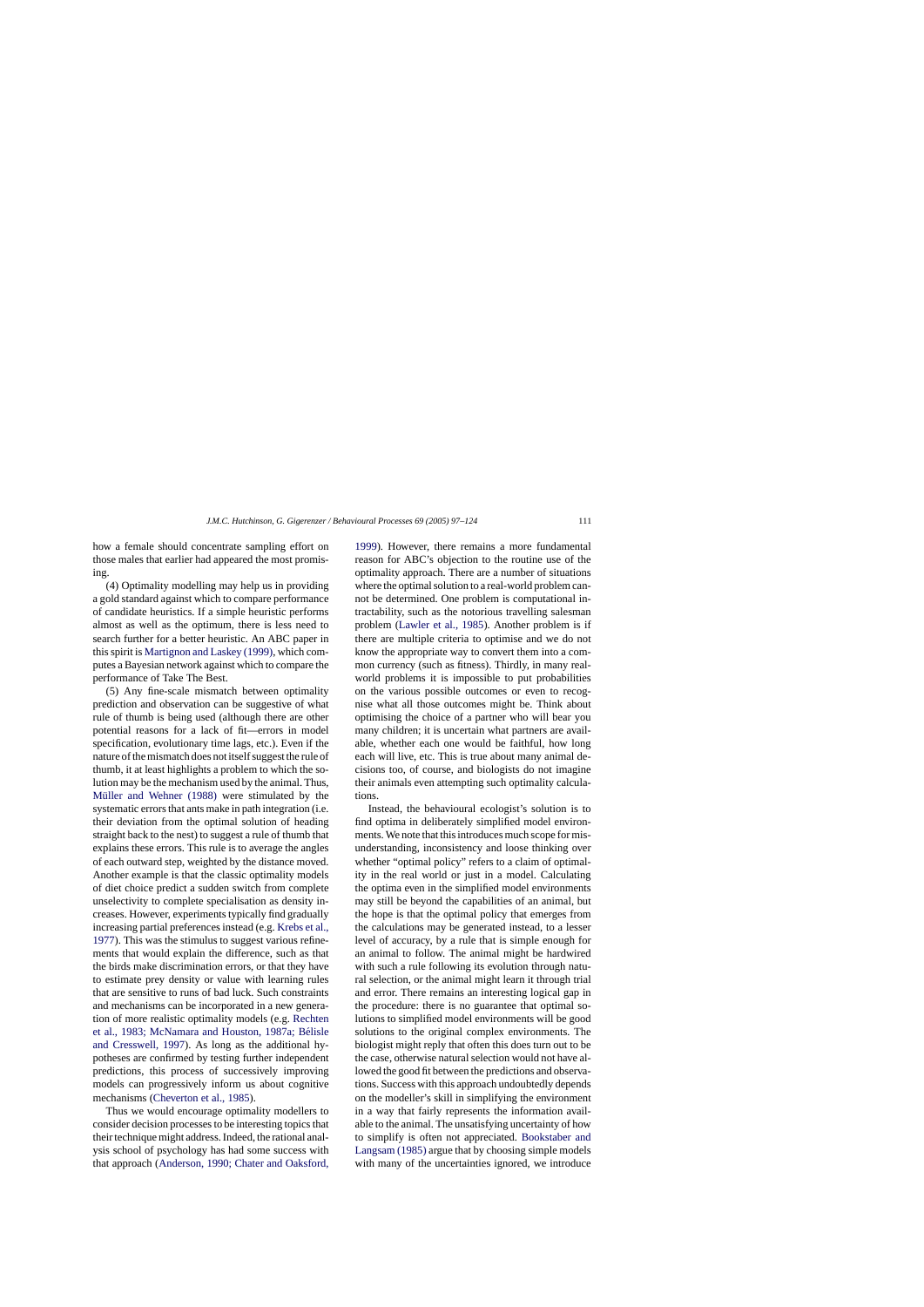a bias in the optimal behaviour predicted, favouring complex rules over coarser ones.

The same criticism about simplification of real environments can also be made of any simulation of a heuristic in a model environment, so much of ABC' s research is as vulnerable to the argument as optimality modelling. ABC has tried to avoid the criticism by using data from a variety of real-world environments. (This technique is rare in biology, but an analogous example is Nakata et al.'s (2003) testing of web-relocation rules in spiders; rather than make assumptions about the temporal and spatial autocorrelations in prey capture rates, they used observed rates from sticky traps set out in the field.) ABC demonstrated the high performance of Take The Best on a diverse set of 20 real-world problems ([Czerlinski et al., 1999\)](#page-23-0). It was hoped that the environmental structures in these examples would be representative of problems in other domains. However, these supposedly real-world problems are still gross simplifications from the sorts of decisions that we really face. For instance, the performance criteria were just frugality and accuracy, it had already been determined which cues were available, and there were no search costs. Another limitation is that one can judge how far the performance results are general to other decision problems only by understanding what statistical structures in these environments influenced performance of the heuristics tested. The best way to prove that a statistical structure has the hypothesised effect on performance is to construct simple model environments.

#### **8. Environment structure**

It should already be clear that ABC has an interest in identifying what statistical properties of the environment allow particular heuristics to perform well. Their identification enables us to predict in which environments a heuristic is used. We might then go on to ask whether such statistical properties are easy to recognise, and hence how a heuristic for selecting appropriate heuristics might work.

When describing the example of Take The Best we have already mentioned two pertinent aspects of environment structure, whether the cues are noncompensatory ([Fig. 2\) a](#page-3-0)nd the size of the learning sample ([Fig. 1\).](#page-2-0) Another aspect is whether cues show many negative correlations with each other (specifying that high values of a cue always indicate, other things being equal, a better option; [Johnson et al., 1989; Shanteau](#page-24-0) [and Thomas, 2000\)](#page-24-0). Negative correlations might be typical of competing commercial products, because, for a product to survive in the market place, traits in which it is weak must be compensated by other desirable features (e.g. for cars, a low maximum speed may be associated with low price or high safety). This is a different environment structure from city sizes, and also perhaps from male traits used by females for mate choice, where quality variation might be expected to generate a positive correlation between all traits (which is observed in some examples, but others show no correlation: [Candolin, 2003\)](#page-23-0). Other aspects of environment structure that ABC has analysed are "scarcity" (the number of objects relative to the number of cues in the learning sample; [Martignon and Hoffrage, 2002\)](#page-25-0) and the skewness of frequency distributions [\(Hertwig](#page-24-0) [et al., 1999\).](#page-24-0)

Behavioural ecology has also considered what aspects of the environment favour different rules of thumb, but often by using analytic techniques in combination with the optimality approach. We have already mentioned [Iwasa et al.'s \(1981\)](#page-24-0) derivation of optimal patch-leaving rules, showing that how evenly prey are spread amongst patches determines whether a prey capture should make the predator more or less likely to move. Another example is [McNamara and Houston's](#page-25-0) [\(1987b\)](#page-25-0) derivation of how the forgetting rate of a simple linear-operator memory rule should depend on the rate at which the environment changes.

Autocorrelation in food supply may be an important aspect of environment structure for animals. One would predict that nectar-feeders would avoid returning to a flower immediately after exploiting it, but return once it has had time to refill. Whereas bird species feeding on aggregated cryptic invertebrates remain in a good spot (win-stay), nectar-feeding birds indeed tend to "win-shift" in the short-term [\(Burke and](#page-23-0) [Fulham, 2003\).](#page-23-0) Even naive captive-reared honeyeaters *Xanthomyza phrygia* more easily learned to win-shift than win-stay with short delays between feeding sessions, but vice versa with long delays [\(Burke and](#page-23-0) [Fulham, 2003\)](#page-23-0). An easy rule to ensure returning at regular intervals to a resource is to follow the same route repeatedly; such traplining behaviour is shown by nectar-feeding birds and insects as well as birds feed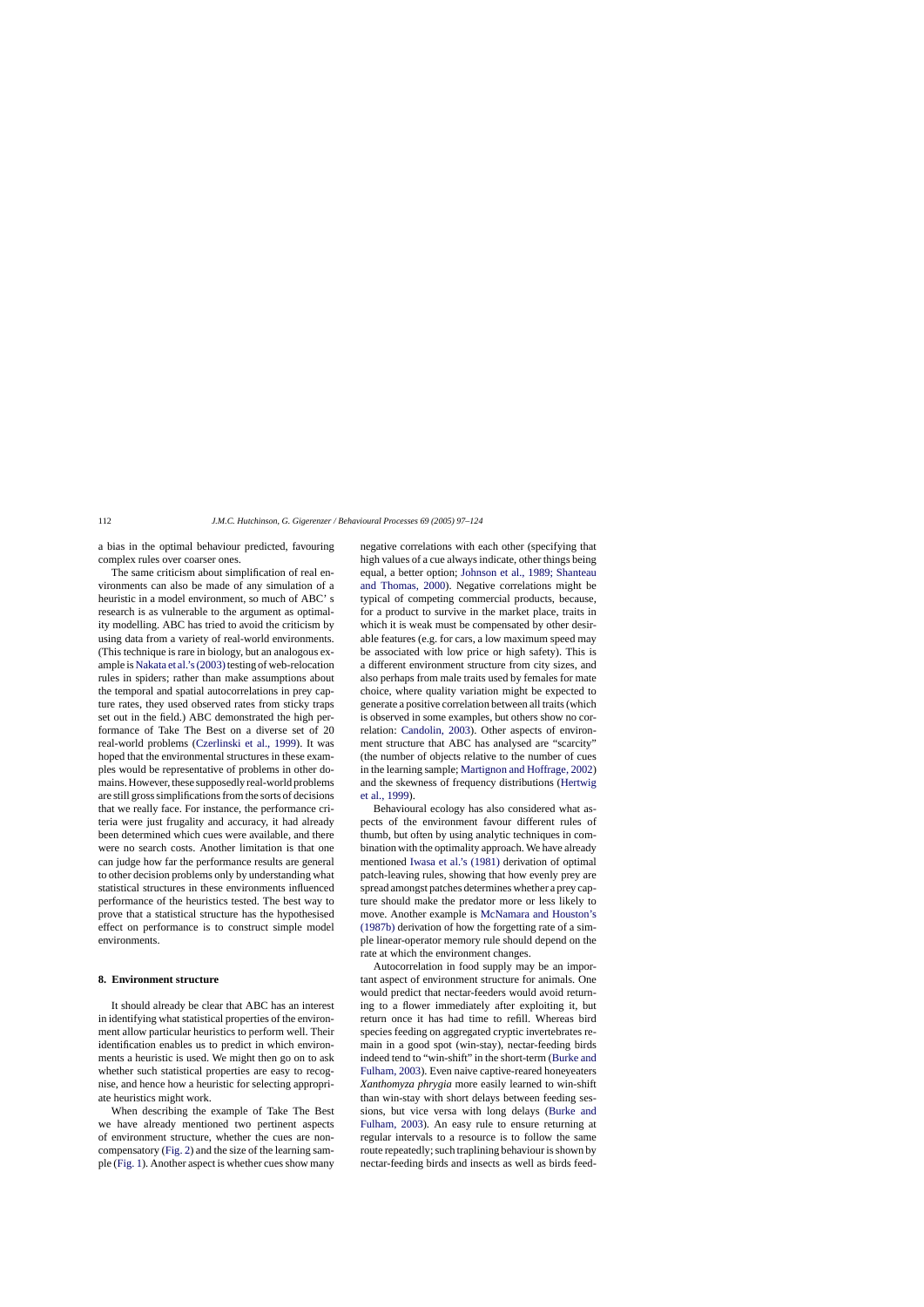ing on flotsam along stream edges (e.g. [Davies and](#page-23-0) [Houston, 1981; Thomson, 1996\)](#page-23-0). Spatial, rather than temporal, autocorrelation may be the important statistical structure determining movement rules for species feeding on non-renewing hidden food (e.g. [Benhamou,](#page-23-0) [1992; Fortin, 2003\).](#page-23-0)

#### **9. Social rationality**

For both humans and animals, an important component of their environment is social; that is it is generated by other individuals. Even plants can be considered to show social heuristics: for instance, seeds may use cues such as daily temperature fluctuations to sense when competitors are absent ([Thompson and Grime, 1983\).](#page-26-0) A simple human example of an adaptive social heuristic is to copy the choice of meal of someone who is more familiar with the restaurant.

There has been much analysis in both the human and biological literature concerning when it pays to copy other individuals (e.g. [Henrich and Boyd, 1998; Sirot,](#page-24-0) [2001\).](#page-24-0) One specific example concerns escape flights in flocks of wading birds. Birds in a flock that see their neighbours flying up should immediately copy them if it was a predator that alarmed the first bird. But how to avoid numerous false alarms? Checking for the predator themselves may be unreliable and cause delay, so instead [Lima \(1994\)](#page-25-0) suggested that they might use the simple rule of flying only if at least two other birds in the flock have flown up simultaneously. Modelling confirms that this is an efficient strategy except when flock size is small [\(Proctor et al., 2001\),](#page-25-0) and there is also empirical evidence of its use [\(Cresswell et al.,](#page-23-0) [2000\).](#page-23-0)

Not all social heuristics involve copying, and interaction may be only indirect. For instance, [Thuijsman et](#page-26-0) [al. \(1995\)](#page-26-0) considered simple rules responding to nectar volume that bees might use to choose between alternative patches of flowers. Although these rules seemed maladaptive when applied to an individual foraging in isolation (they cause matching), they made good sense in an environment where there are competitors for the nectar (they then produce an ideal free distribution). With hummingbirds sometimes an individual has a flower to itself, and sometimes competitors also visit ([Gill, 1988\).](#page-24-0) If a flower's nectar supply declines because of competition, the bird should decrease intervals

between visits, but increase them if weaker production caused the decline.

In the case of many social situations, what heuristic is adaptive for one player depends on the heuristic used by another. If this is mutual, the obvious method of analysis is game theory, which is widely used in theoretical biology. Most biological game theory centres on finding the Evolutionary Stable State ([Maynard Smith,](#page-25-0) [1982\),](#page-25-0) where both players behave optimally given the strategy of their opponent. This takes us back to ABC's objections to routinely using an optimality approach, but many game-theoretic biological models are often so abstract that the lack of realism of strategies such as hawk and dove is not an issue. This does not mean that they need be useless in helping us understand rules of thumb; for instance, game-theoretic analysis of the handicap principle has transformed our expectations of what sorts of mate-quality cues are attended to ([Grafen,](#page-24-0) [1990\).](#page-24-0) Nevertheless, as game-theoretic models become tailored more closely to real situations, it can turn out to be critical how we model what information is available to each player, and thus how they can "negotiate" (e.g. [Barta et al., 2002\).](#page-22-0)

Indeed, it is up to the modeller to specify the strategy set, and there is no reason why this cannot be restricted to plausible rules of thumb. Ongoing research at ABC (J.M.C. Hutchinson, P.M. Todd, C. Fanselow, personal communication) considers adaptive car parking heuristics in this context: the best heuristic for deciding whether to accept a parking space now or try closer to the destination depends on the patterns of cars in the car park, which depend on the heuristics used by other drivers. We set up computer tournaments between different candidate heuristics, each of which could vary in at least one parameter. The car park layout was kept constant but the less successful heuristics were less likely to be reused by drivers. The frequencies of competing strategies and of their parameter values were then left to "evolve". The victorious heuristic required that two conditions be satisfied for a space to be accepted: one was that it lay within a fixed distance of the destination, and the other that the local density of spaces was low. Leaving aside the question of how representative our single car park is of the diversity of real parking situations, our model is unrealistic in how deterministically the rule frequencies adjust depending on average performance in the preceding generation. In reality, each person is likely to show lots of noise in the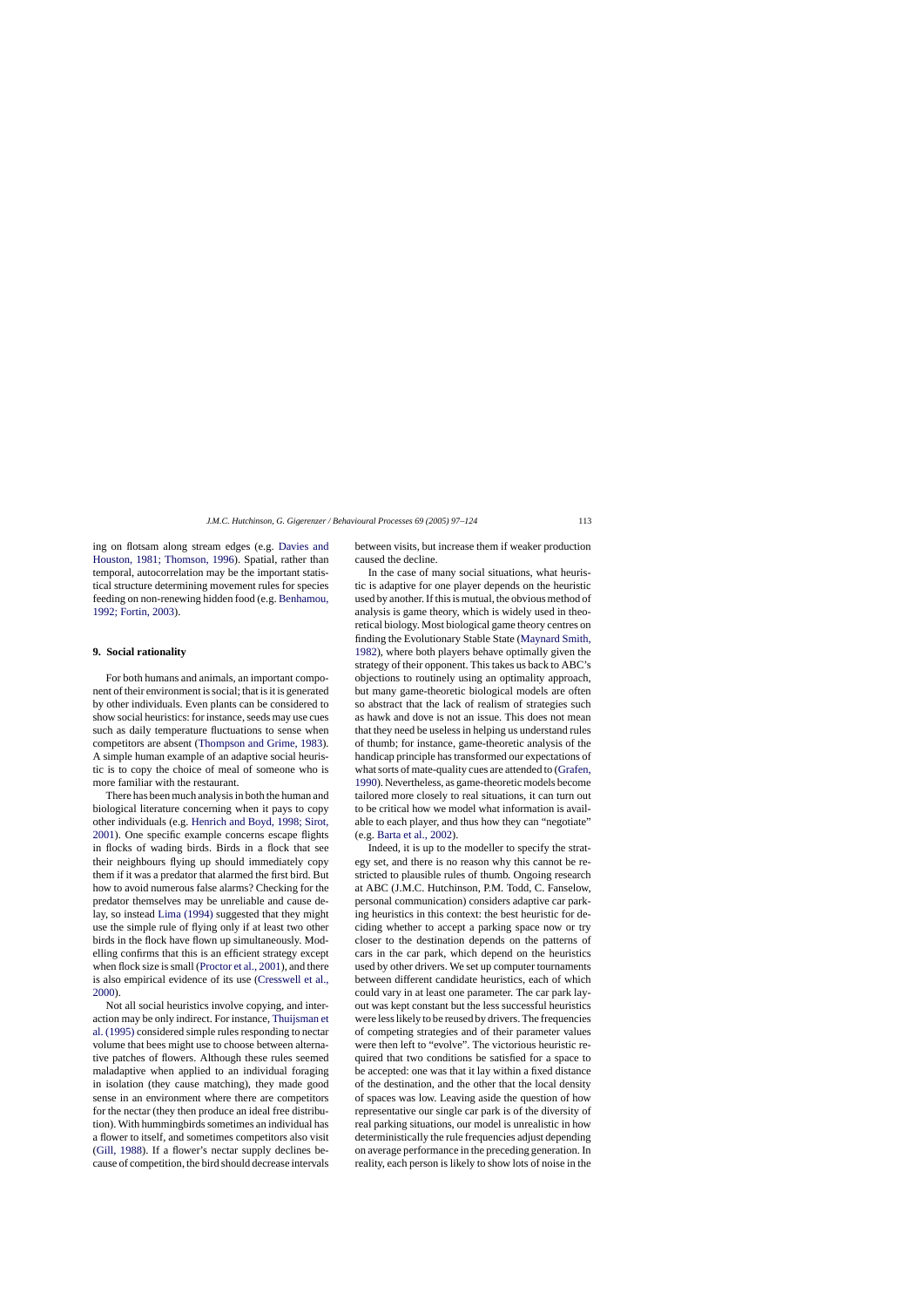strategies they use, which can considerably affect what strategies are favoured in response ([McNamara et al.,](#page-25-0) [2004\).](#page-25-0) So, there is a long chain of uncertain reasoning involved in a fully game-theoretic analysis. An alternative approach would be simply to calculate which heuristics perform well in response to patterns of spaces observed on real streets.

Computer tournaments between simple strategies were also the original method of analysis of the Iterated Prisoner's Dilemma game [\(Axelrod and Hamilton,](#page-22-0) [1981\)](#page-22-0) in which one of the simplest strategies, Tit for Tat, was the victor. Tit for Tat has stood up remarkably well to new challengers, although recently a more complex rule has been claimed as superior [\(Hauert and](#page-24-0) [Stenull, 2002\).](#page-24-0) More important is that this paradigm has been influential in getting both economists and biologists thinking in terms of simple algorithmic response strategies, with sometimes deliberately limited cognitive abilities [\(Hoffmann, 2000\).](#page-24-0) Unfortunately, existing claims of animals using Tit for Tat are unconvincing ([Hammerstein, 2003\);](#page-24-0) part of the problem is that real biological situations are much more complex than the Iterated Prisoner's Dilemma game, so that other strategies become available.

Another aspect of social rationality that ABC has started to investigate is the mechanisms by which individuals in a group amalgamate their separate knowledge or judgements to make a group decision [\(Reimer](#page-26-0) [and Katsikopoulos, 2004\).](#page-26-0) Maybe there is something to be learnt in this regard from research on group decisionmaking in social insects. For instance, [Seeley \(2003\)](#page-26-0) considers how honeybees use simple rules to compare the quality of different potential nest sites even though no individual need have visited more than one site. Scouts that have discovered an inferior nest site advertise it (dance) less vigorously and for less time. Recruits are consequently more likely to visit the better sites, and dancing for inferior sites dies out. [Seeley and](#page-26-0) [Visscher \(2003, 2004\)](#page-26-0) discuss why it is adaptive that the colony moves when a critical-sized quorum (10–15 individuals) agree on one site, rather than waiting for a consensus or majority. This sounds like satisficing in that the colony takes the first option exceeding a threshold, but it is not a case of ignoring all but the first acceptable site, because scouts may already have visited other sites and competed to recruit nestmates.

A similar quorum rule has evolved in ants [\(Pratt et](#page-25-0) [al., 2002\).](#page-25-0) [Franks et al. \(2003\)](#page-24-0) argued that this and other voting methods restrict the sorts of heuristics that an ant colony can use to choose between nest sites. They considered such models as satisficing, Elimination by Aspects and lexicographic strategies, but produced firm evidence both that ants consistently select the best site and that even the least important cue could affect a decision. Thus, a weighted-additive model fitted best. They argued that such a mechanism may be inevitable in a parallel-processing superorganism in which the method of decision is roughly counting votes of individual workers weighted by their individual enthusiasm for their single site. This mechanism makes it infeasible that the colony could consider attributes successively in turn even if a non-compensatory environment structure would favour this.

#### **10. How biologists study rules of thumb**

Having now explained the principles behind the ABC programme, we concentrate again on biological research on rules of thumb. In this section we contrast the techniques of the two disciplines.

Many behavioural ecologists are interested mostly in the ultimate function of behaviour. To them rules of thumb may mostly seem important in providing a possible excuse if their optimality models fit only approximately. Then there are rarer behavioural biologists who, very much like ABC, do have an interest in the adaptation of rules of thumb. They may use similar simulation techniques to compare the performance of different rules of thumb. For instance, [Houston et](#page-24-0) [al. \(1982\)](#page-24-0) considered how a forager should decide between two resources providing food items stochastically each with an unknown reward rate (a "two-armed bandit"). Candidate rules of thumb included "Win-stay, Lose-shift", probability matching, and sampling each resource equally until one had yielded *d* more successes than the other. Which was the best rule depended on the environment, although the first two examples were generally the worst.

The simulation approach has the limitation that there is no guarantee that there are not simpler or better rules. One test is to give a real animal exactly the same task as the simulated agents and compare performance: thus, [Baum and Grant \(2001\)](#page-23-0) found that real hummingbirds did better in two of their three model environments than did any of the simulated simple rules of movement. An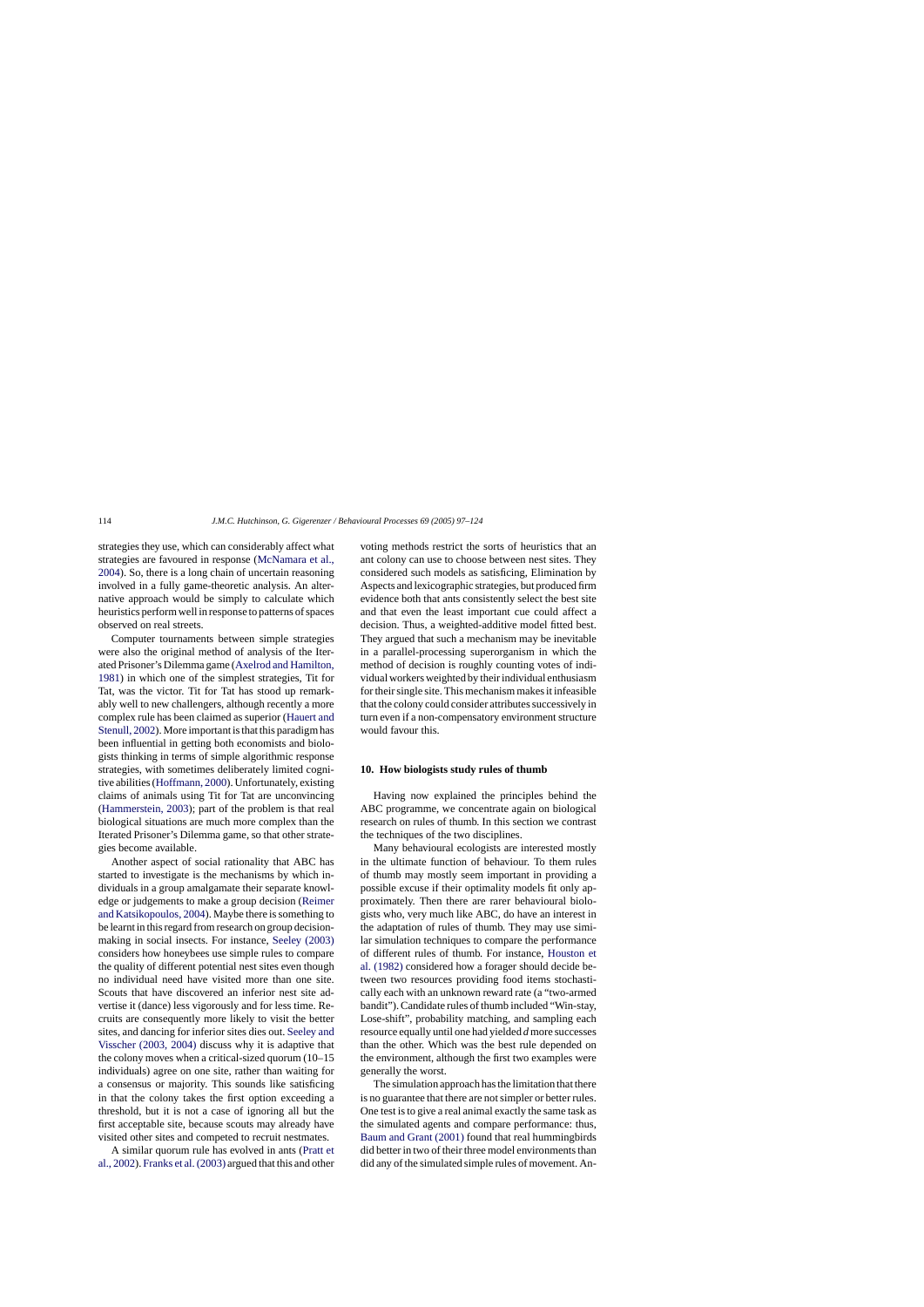other check on the biological relevance of postulated rules of thumb is to compare behaviour of the simulated agents with that of real animals. Some papers use the same simulation model to predict both behaviour and performance (e.g. [Wajnberg et al., 2000\).](#page-27-0) In this example, the parameters of the patch-leaving rule were first estimated from experimental data, but then varied to examine which mattered for performance. Other papers use simulation only to check whether postulated decision rules can explain observed emergent behaviours (e.g. [Ydenberg, 1982; Keasar et al., 2002; de Vries and](#page-27-0) [Biesmeijer, 2002\);](#page-27-0) ultimate function is not the main focus.

However, most biological research on rules of thumb has not involved computing but an experimental, bottom-up approach that starts by observing the animals and is usually not driven by anything but the most intuitive theoretical expectations of what rules would work well. The interest is in details of mechanism, maybe aiming down to the levels of neurones and molecules. ABC has emphatically not taken this approach, but much of human and animal psychology has this emphasis on discovering the details of the mechanism. Although research in this tradition usually starts by investigating the response to single cues, sometimes attention may later shift to examining how cues are integrated. With this approach, rules of thumb are not the testable hypotheses with which one starts an investigation but rather they emerge at the end of the process as broad summary descriptions of the more detailed patterns already discovered. The adaptive advantages of the observed mechanism over others may only appear as speculation in the discussion.

Some of the most elegant examples of this bottomup approach come from the classic work of [Tinbergen](#page-26-0) [\(1958\),](#page-26-0) although for him ultimate function was certainly not always a peripheral issue. For instance, he was interested in how a digger wasp *Philanthus triagulum* finds its way back to its burrow. By building a circle of fir cones around the burrow and then moving them while it was away, he showed that wasps use such objects as landmarks. He went on to examine what sorts of objects are used as landmarks, at what point they are learnt, and how close landmarks interact with more distant ones. He also became interested in how the wasps found their prey. Using a variety of carefully presented models hanging from a thread he showed that what first alerted the wasps was the appearance of a smallish and moving object; they then approached closely downwind to check its scent, jumped on it, and then could use tactile or taste cues to further check its suitability. Although the right scent was necessary as a second stage, and although they could retrieve lost prey items by scent alone, without the initial movement stimulus a correctly smelling dead bee attracted no interest. Tinbergen was also surprised that, although homing wasps showed great sophistication in recognising landmarks visually, hunting wasps were easily fooled into smelling a moving object that was visually very unlike their bee prey.

Some of this type of behavioural research has developed beyond the behaviour to examine the neurological processes responsible. This can sometimes be uniquely illuminating with regards to rules of thumb. For instance, Römer and Krusch (2000) have discovered a simple negative feedback loop in the ear of bushcrickets, which adjusts the sensitivity of the ear according to the loudness of the signal. The consequence is that the female's brain is totally unaware of all but the loudest male cricket in the vicinity (or possibly two, if a different male is loudest in each ear). The consequence behaviourally is a rule of thumb for mate choice of simply heading towards the male that appears loudest (usually the closest). Whether this is adaptive has not been considered. Unfortunately, results at this almost physiological level of analysis are still largely restricted to perception, learning and memory (e.g. [Menzel et al., 1993; Shettleworth, 1998;](#page-25-0) [Menzel and Giurfa, 2001](#page-25-0)), not yet revealing much about cue integration or decision-making.

Advances in molecular biology mean that other non-neural mechanisms of cue integration are also becoming accessible. For instance, recent work has established that there are three independent pathways influencing when an *Arabidopsis* plant flowers (one responds to photoperiod, one to chilling, and one is endogenous), and how these pathways interact is something molecular biologists now hope to answer [\(Simpson et al., 1999\).](#page-26-0)

In summary, although some biologists study rules of thumb in the same way that ABC studies heuristics, most of the results derive from experiment that has not been driven by theory. Such work often throws up surprises in the particulars, which one hopes theory can explain. ABC relies on other schools of psychology, for instance the heuristics-and-biases school [\(Gilovich](#page-24-0)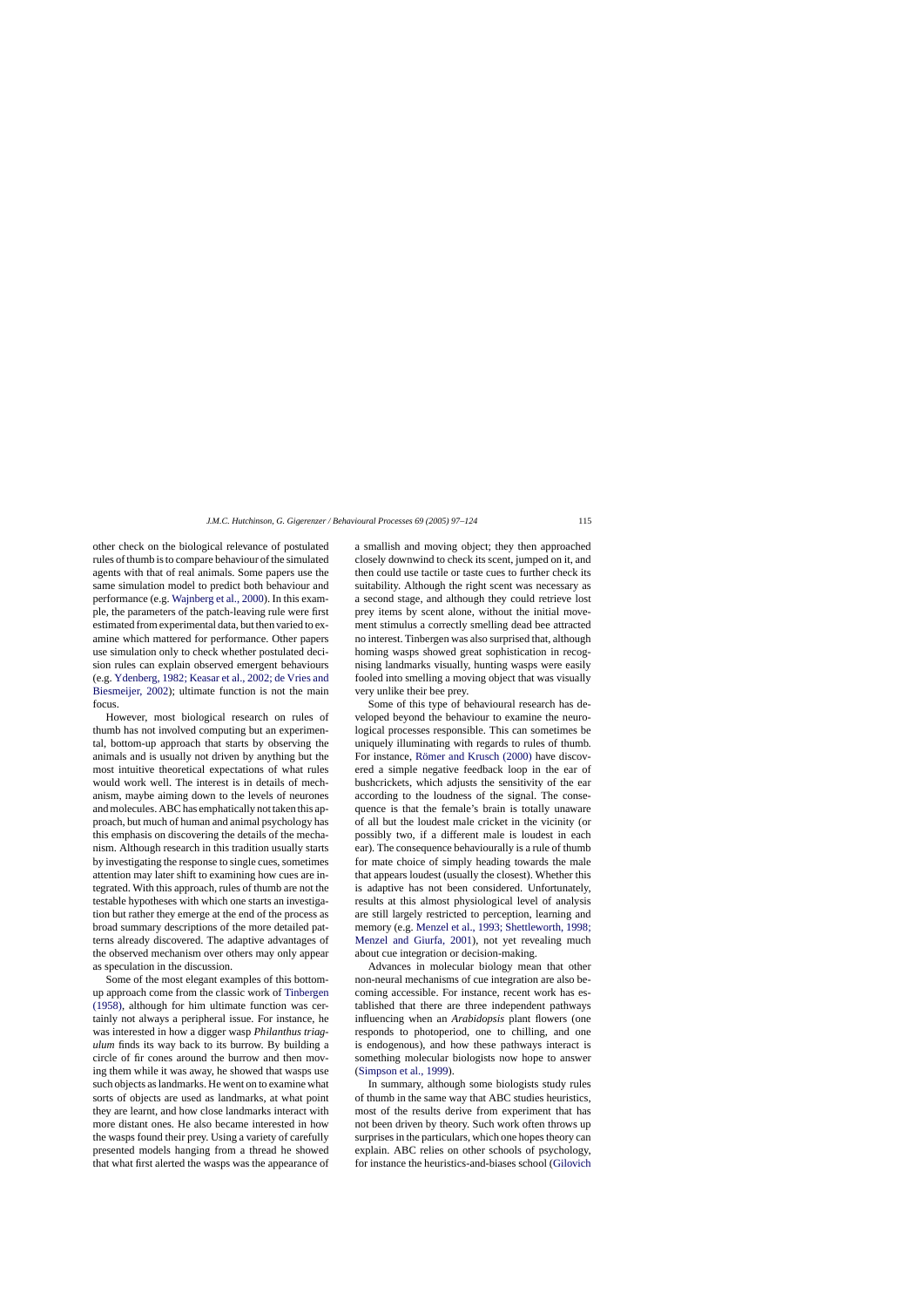[et al., 2002\),](#page-24-0) to provide some of the empirical surprises that its theories explain.

# **11. How animals combine information from multiple cues**

Much of ABC's research has been on the integration of different cues, so a disappointment about the biological research is that most papers examine a single cue. Often all other cues are held constant. When the interactions between cues have been investigated, and lots of such studies exist, most often the results are not related to those of other such studies. Recently a few papers have reviewed how females integrate cues to male quality [\(Jennions and Petrie, 1997; Candolin,](#page-24-0) [2003; Fawcett, 2003, C](#page-24-0)hapter 3) but results from many other domains of decision-making could be connected (e.g. [Partan and Marler, 1999\).](#page-25-0) This is certainly somewhere that ABC can contribute to behavioural biology, by providing testable theory of what statistical structures of cues favour what methods of cue integration.

This is not the place for a thorough review of the empirical results, but a general conclusion is the diversity of methods used to combine cues. For instance, [Shettleworth \(1998, Chapter 7\)](#page-26-0) reviews how animals combine cues used in navigation (local and distant landmarks, path integration, sun compass, etc.). Experiments indicate clear cases both of a sequential application of cues and of averaging the locations pointed to by conflicting cues. However, even in those species that average, if there is too much conflict between cues, they tend to fall back on large-scale spatial cues, which in nature are the most constant and reliable. An interesting comparison is the rules for dealing with conflicting temporal cues ([Fairhurst et al., 2003\).](#page-23-0)

We now focus in turn on sequential and nonsequential cue assessment, finding in each case that empirical results from biology might prompt new directions of research for ABC.

#### *11.1. Sequential cue assessment*

Most studies measure only how cue values and the availability of cues affect the outcome of choice, not the process, so we cannot readily tell whether assessment of cues is sequential. The exception is if there is an observable behavioural sequence in which different cues are seen to be inspected at each stage before others are available, or where different cues predict breaking off the process at different stages. For instance, female sage grouse first assess males in a lek on the basis of their songs, and then visit only those passing this test for a closer visual inspection of display rate ([Gibson, 1996\).](#page-24-0) Such a "layered" process of sexual selection seems extremely widespread [\(Bonduriansky, 2003\) a](#page-23-0)nd clear sequences of cue inspection are similarly well known in navigation and food choice. Note, however, that a sequential process need not necessarily imply a fixed cue order, nor that cues observed at one stage are ignored in decisions at later stages. Thus, either visual or olfactory cues in isolation are sufficient to attract hawkmoths to a flower, but both cues must be present to stimulate feeding [\(Raguso and Willis, 2002\).](#page-26-0)

Even where the sequential aspect is not apparent, a clear ranking of importance of cues is at least compatible with a decision rule like Take The Best. For instance, honeybees trained to identify model flowers decide on the basis of colour only if the odours of two alternatives match, and on the basis of shape only if colour and odour match ([Gould and Gould, 1988,](#page-24-0) Chapter 8). Gould and Gould explained this order on the basis of validity: odour was the most reliable cue to the species of flower, colour varied more from flower to flower, and shape varied depending on the angle of approach. They also are clear that by the time the bee gets close enough to sense flower odour, all three cues are available.

However, other examples suggest that ABC's sequential cue assessment models may need to be extended. One complication is that most cues are quantitative rather than the binary cues on which Take The Best operates. A threshold can convert quantitative into binary, which might be applicable for categorisation into species or sex (e.g. [Vicario et al., 2001\),](#page-27-0) but most tasks studied involve comparison of a continuous criterion such as quality. With quantitative characters the distinction between compensatory and noncompensatory becomes muddied. If two individuals differ considerably on one cue, there may be no useful information to be gained by looking at further cues; but if they differ only a little, it may be useful to consider further cues without necessarily discarding the information from the first cue. With quantitative cues we may find that which cues predict choices depends on which exhibit the most variation in that habitat and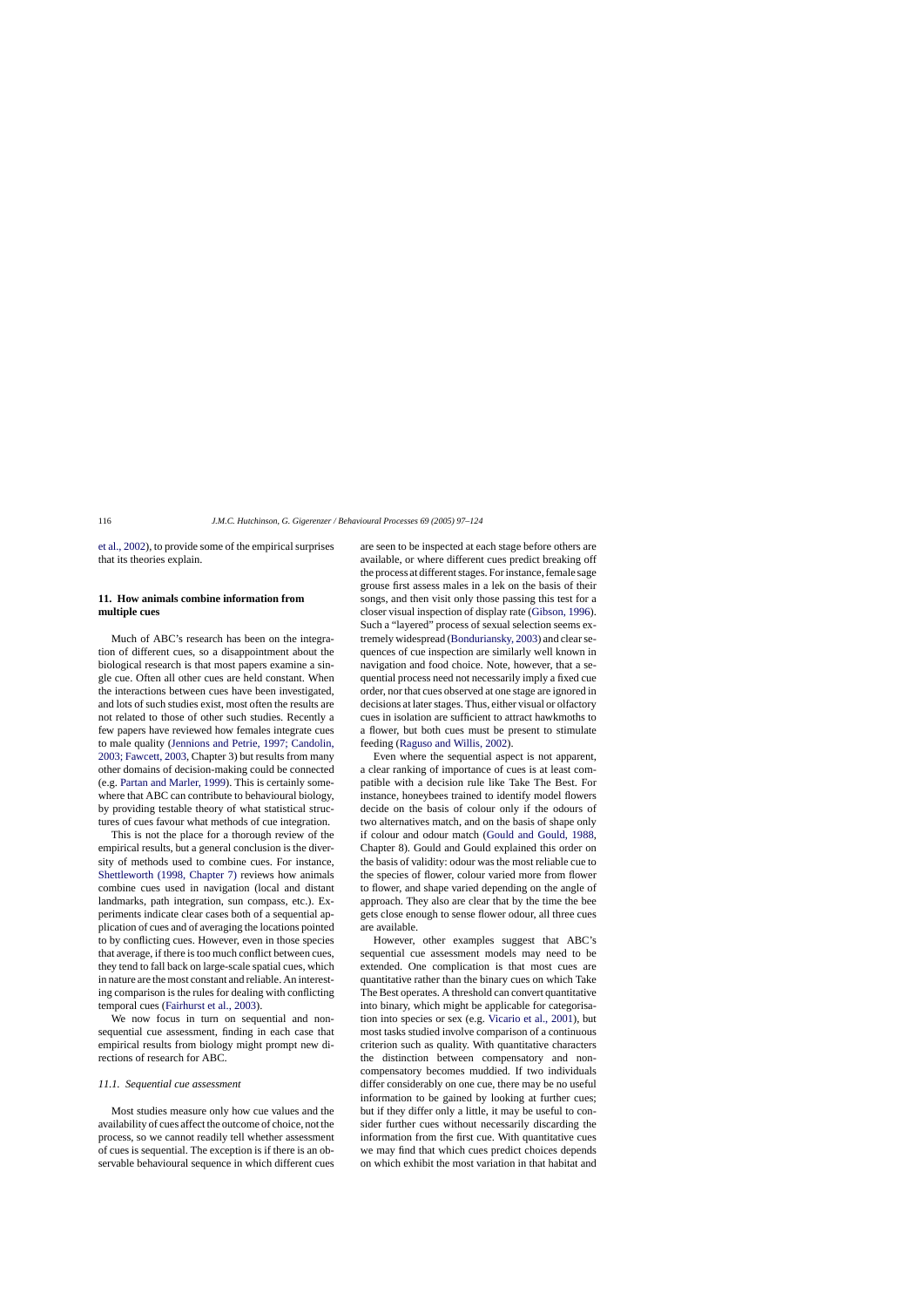that year (e.g. [Lifjeld and Slagsvold, 1988\).](#page-25-0) We might observe such a pattern even if the same method of cue integration were used in the different environments, but it would not be surprising if choosers learnt not to trouble to examine the less informative cues in that environment. Another complication with quantitative traits is that intermediate cue values may be more attractive than either extreme (e.g. [Calkins and Burley, 2003\).](#page-23-0)

Whereas for search in memory or search on a computer screen examining cues in order of decreasing validity may make good sense, in the biological examples other factors seem more important. In mate choice the more reliable cues to quality tend to be examined last. In locating resources the cue giving the most exact location tends to be examined last. One reason is likely to be the cost of sampling each cue in terms of risk, energetic expenditure or time. For instance, mock fighting another male may be the most reliable cue to which of you would win a real fight, but mock fighting has considerable dangers of damage, and consequently is not attempted unless other safer displays have failed to make the difference in quality apparent [\(Wells, 1988; Enquist](#page-27-0) [et al., 1990\).](#page-27-0) Morphological cues may be judged at a glance whereas behavioural traits may require time to assess. [Fawcett and Johnstone \(2003\)](#page-23-0) consider the optimal order to assess cues differing in informativeness and cost. The other related reason for less valid cues to be assessed earlier is that some cues must necessarily appear before others. For instance, a deer stag cannot help but see the size of its rival before it starts fighting it, and the deepness of a roar may be available as a cue to size even before the animals get close enough to judge size visually.

Paradoxically, in these situations a more noncompensatory environment may lead to examining cues in increasing order of validity (the reverse of Take The Best), at least in cases where the quantitative nature of cues means that cue values are unlikely to tie. As the chooser gets progressively closer or more willing to take risks, more cues become available; it should be adapted to read those new cues whose validities outweigh those of earlier cues, but less valid new cues are unlikely to provide useful additional information and so might be ignored. An interesting question is to what extent the orders in which cues are examined are adaptations. With sexual selection, it could often be that particular traits evolve as signals because of the stage of the assessment process in which they can be examined, rather than that the cue informativeness of pre-existing signals has favoured an order of inspection.

#### *11.2. Non-sequential cue assessment*

There are striking examples of an additive effect of different cues. By manipulating realistic computer animations of sticklebacks *Gasterosteus aculeatus*, Künzler and Bakker  $(2001)$  showed that the proportion of choices for one image over another was linearly related to the number of cues in which it was superior (cf. tallying). Similarly, [Basolo and Trainor \(2002\)](#page-23-0) showed in the swordtail fish *Xiphophorus helleri* that the time for a female to respond was explicable as the sum of the effects of each component of the sword (cf. weighted-additive). However, [Hankinson and](#page-24-0) [Morris \(2003\)](#page-24-0) pointed out an alternative explanation for such additive results, which depend on averaging the responses of many fish. An additive pattern need not be due to an additive interaction of the cues in all individuals, but to each individual responding to different single cues—each extra cue persuades another subset of the population. We do know of cases of different individuals in the same population attending to different cues (e.g. [Hill et al., 1999\)](#page-24-0). The method of processing may differ between individuals too; older female garter snakes demand males that are good on two cues, whereas either cue alone satisfies younger females ([Shine et al., 2003\).](#page-26-0)

More complex interactions between cues are also observed. For instance, in the guppy *Poecilia reticulata* colour affected choice when both animations showed a low display rate, but not when they both showed a high rate; conversely display rates mattered when both animations displayed colour, but not an absence of colour [\(Kodric-Brown and Nicoletto, 2001\). A](#page-25-0)nother complex pattern is suggested in the work of both [Zuk et al. \(1992\)](#page-27-0) and [Marchetti \(1998\); f](#page-25-0)emale choice was unaffected by manipulations of single male traits that earlier observational studies had suggested females were utilising. One interpretation is that if one signal disagrees with all the other signals, it is ignored, which might be adaptive if accidental damage to single morphological characters is not indicative of quality. Some traits that we can measure independently may well be treated by the animal as composite traits, implying that complex integration of cues may happen at an almost perceptual level ([Rowe, 1999; Calkins and Burley, 2003; Rowe](#page-26-0)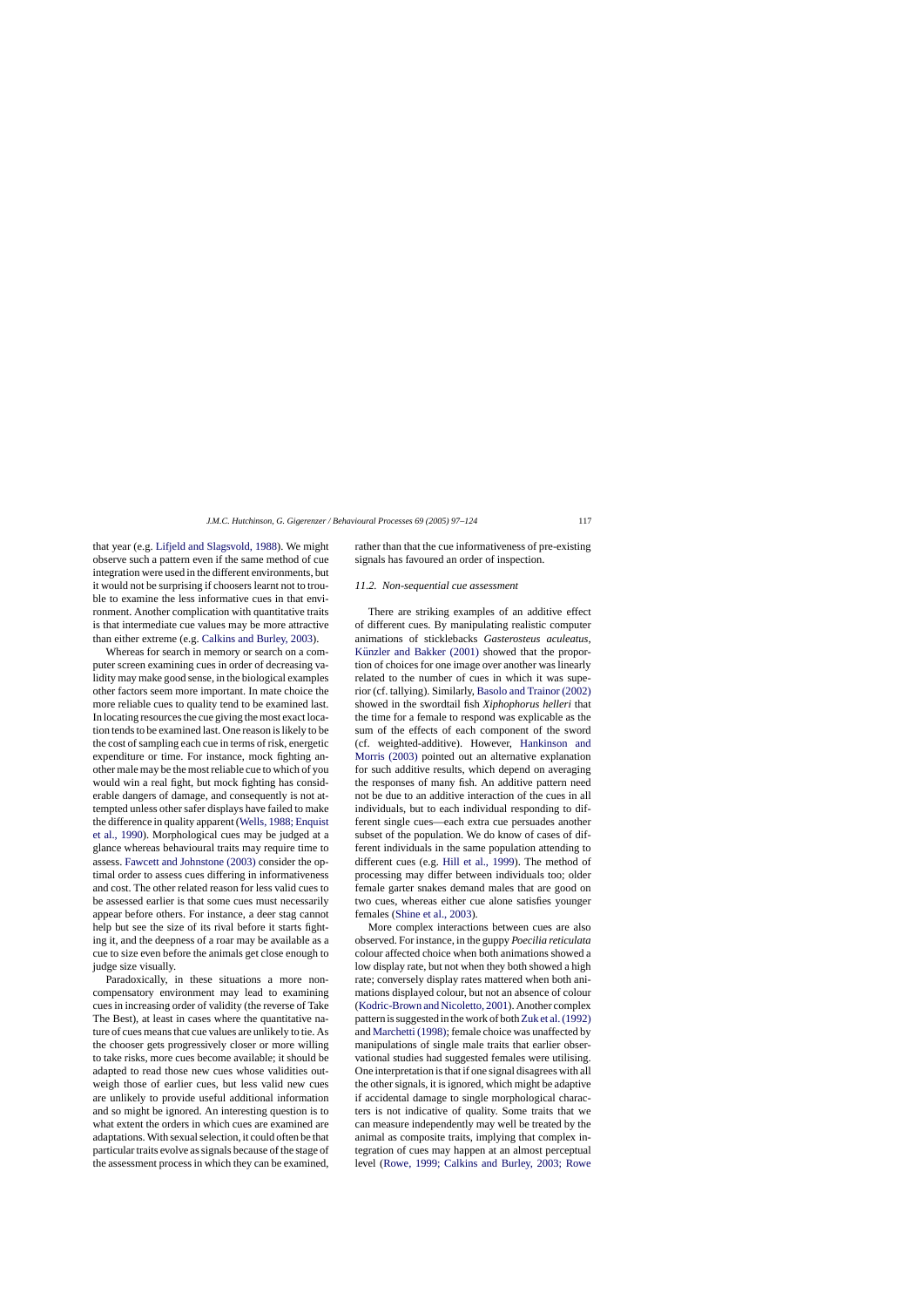[and Skelhorn, 2004\).](#page-26-0) One cue may alert the receiver to the presence of another (e.g. [Hebets, 2005\),](#page-24-0) or one cue may act as an amplifier for another ([Hasson, 1991;](#page-24-0) for instance, contrasting plumage coloration makes it easier for the receiver to judge display movements). The usual assumption is that amplifiers rely on constraints in the way perception works, but such multiplicative cue interactions arise through other mechanisms also ([Patricelli et al., 2003\)](#page-25-0) and so it might be an adaptation to some particular environment structures. A multiplicative interaction favours two traits both being well developed over either one in isolation. Perhaps this is ecologically rational in negatively correlated environments (cf.[Johnson et al.'s \(1989\)](#page-24-0) finding of the benefits of including interaction terms in choice models in such environments).

### **12. Breaking down disciplinary boundaries**

In the preceeding section we showed how empirical results on rules of thumb and ABC's theoretical approach could mutually illuminate each other. This short section examines further ways to develop the interaction.

ABC has already published research on heuristics used by animals. For instance, [Davis et al. \(1999\)](#page-23-0) simulated various rules that a parent bird might use to allocate food amongst its chicks (feed them in turn, or feed the largest, or hungriest, etc.). Other ABC papers have dealt with rules of thumb for mate choice, which relate to both animals and humans ([Todd and Miller,](#page-26-0) 1999; Simão and Todd, 2002; Hutchinson and Halupka, [2004\).](#page-26-0) The resulting papers fitted comfortably into the biological literature, emphasising the similarities in approaches of the two schools.

Another way to break down the interdisciplinary barriers is to test theory developed in one school on the organisms (human or animal) of the other. ABC is currently testing whether humans use the same patchleaving rules known from animals [\(Wilke et al., 2004\).](#page-27-0) One experimental context is a computer game modelled on a foraging task, but another consists of internal search in memory for solutions to a Scrabble-like word puzzle. It is known that different species use different patch-leaving rules, presumably in response to their environments ([van Alphen et al., 2003; Wajnberg](#page-26-0) [et al., 2003\),](#page-26-0) but we will test whether, as a generalist species, individual humans can rapidly change the rule according to the environment structure encountered.

Equally valid a research strategy would be to move in the opposite direction, testing whether animals use the heuristics that ABC has proposed that humans use. Demonstrating the parallel evolution of human heuristics in other lineages facing similar environmental structures would provide more stringent tests of their status as adaptations. Studying humans has some advantages, such as the possibility to use introspection to formulate plausible hypotheses about our heuristics, but animals provide many other advantages. In most non-human animals it is clearer what is their natural habitat and it is possible still to study the animal's behaviour and its consequences in that environment. Comparative studies can test whether the rules of thumb used by related species have adjusted to their differing environments. Analysing the structure of the environment is usually easier than with humans because most species are more specialist. Shorter life cycles make it is easier to relate the immediate consequences of a behaviour to fitness. Practical considerations also allow far more complete manipulations of an animal's environment than in humans. Moreover, as Tinbergen found, it is often the case in animals that quite crude tricks suffice, itself perhaps a reflection of animals' greater reliance on simpler rules of thumb.

Of course calls for better communication between biologists and psychologists are not original, and behavioural ecology has always had some contacts with animal psychology (e.g. [Kamil and Sargent, 1981](#page-25-0); [Fantino and Abarca, 1985; Rowe and Skelhorn, 2004\).](#page-25-0) One link of some relevance to ABC is the investigation of animal models that duplicate the human "biases" emphasised by the heuristics-and-biases school (e.g. [Fantino, 1998; Shafir et al., 2002; Bateson et al.,](#page-23-0) [2003\).](#page-23-0) If these findings are related to the natural environments of these animals (not always done), this can be an avenue to test explanations of these biases as products of adaptive heuristics (e.g. [Arkes and Ayton,](#page-22-0) [1999; Schuck-Paim et al., 2004\).](#page-22-0)

#### **13. Conclusions**

ABC has demonstrated that simple heuristics can be a surprisingly effective way of making many decisions, both in terms of frugality and performance. Research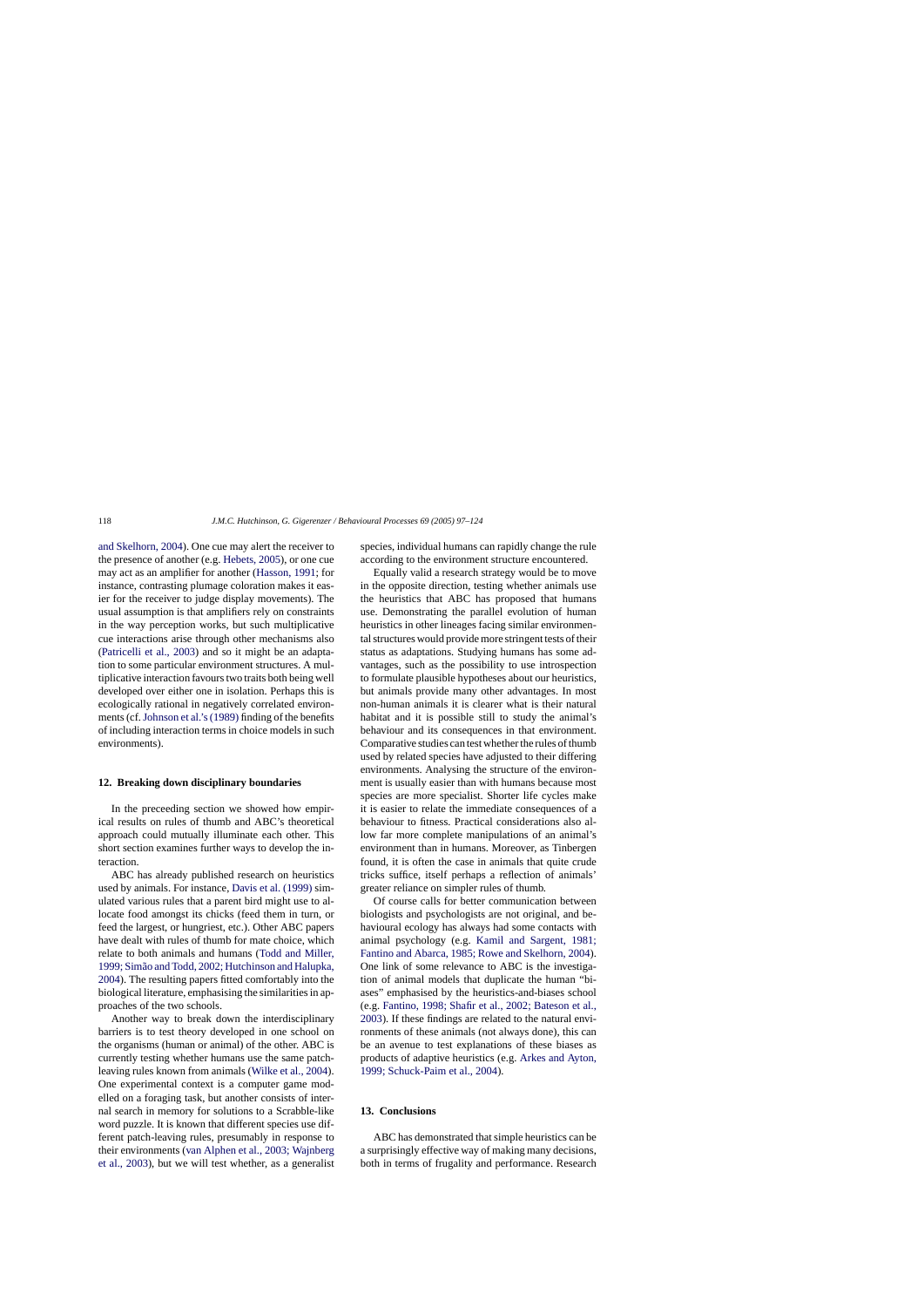<span id="page-22-0"></span>has also started to show that humans really use these simple heuristics in environments where they are ecologically rational. It lies ahead to discover how much of human cognition can be usefully understood in terms of ABC's algorithmic approach. Within psychology there is a wide range of opinion about the likely answer and thus about the importance of ABC's work. However, there is increasing interest from economists, who realise that their unboundedly rational optimality models often provide an inadequate prediction of human decisions.

How might ABC gain from a closer relationship with behavioural biology? Certainly biology considerably broadens the range of examples of heuristics, some of which will turn out to be shared between animals and humans. Some make particularly strong examples because they can be anchored in proven neurological mechanisms or because their adaptive value is less ambiguous than with humans. Animal examples may illuminate characteristics of natural environments that are less important to modern humans, but to which our cognitive mechanisms are still adapted: an example is our suggestion that cue orders may have as much to do with costs and accessibility of each cue as with validity. We have also discussed how the tools of optimality modelling might be reapplied to the study of heuristics.

What might biology gain from a broader knowledge of ABC's work? Rules of thumb are already part of behavioural biology's vocabulary. And biologists already use the usual ABC approach of simulating candidate heuristics to judge their performance. However, although biological examples of rules of thumb and of cue integration are not so rare, they tend to be isolated curiosities in the literature. Can some of these different rules be classified by shared building blocks, just as with ABC's simple heuristics? ABC's emphasis on simple algorithmic decision rules might provide a useful impetus both to interpret further animal behaviours in such terms, and then to expose commonalities between the examples. This is especially the case with cue integration, for which biology seems not to have developed an equivalent of ABC's theoretical framework explaining why particular methods of cue integration work well in particular types of information environments. Also largely missing from biology is the idea that simple heuristics may be superior to more complex methods, not just a necessary evil because of the simplicity of animal nervous systems (but see [Bookstaber](#page-23-0) [and Langsam, 1985; Real, 1992; Stephens and](#page-23-0) [Anderson, 2001; Stephens, 2002\).](#page-23-0) The shared assumption that performance is what matters should facilitate communication between biologists and ABC.

One of the possible derivations of the phrase "rule of thumb" is from craftsmen using the size of their thumb as a measure instead of a ruler ([Brewer, 1996\).](#page-23-0) To finish with a pleasing parallel between humans and animals, consider this example. The sticky part of a spider's web is a spiral thread with each whorl evenly spaced from its predecessor, as one expects of a well-designed net. Just like the craftsman, the spider uses a part of its own body as a calliper. To demonstrate this, [Vollrath \(1987\)](#page-27-0) cut off the spider's legs on one side; the legs regrew at the next moult, but smaller than before, and the spacing of the spiral was then proportionately closer.

## **Acknowledgements**

We thank Edmund Fantino, Konstantinos Katsikopoulos, Heike Reise, Lael Schooler, Masanori Takezawa, Peter Todd and an anonymous referee for their comments on an earlier version of the manuscript, and Henry Brighton for providing [Fig. 1. W](#page-2-0)e also thank Randolph Grace for stimulating and facilitating this review.

#### **References**

- Anderson, J.R., 1990. The Adaptive Character of Thought. Lawrence Erlbaum, Hillsdale, NJ.
- Anderson, J.R., Bothell, D., Byrne, M.D., Douglass, S., Lebiere, C., Qin, Y., 2004. An integrated theory of mind. Psych. Rev. 111, 1036–1060.
- Arkes, H.R., Ayton, P., 1999. The sunk cost and concorde effects: are humans less rational than lower animals? Psych. Bull. 125, 591–600.
- Axelrod, R., Hamilton, W.D., 1981. The evolution of cooperation. Science 211, 1390–1396.
- Balda, R.P., Kamil, A.C., 1992. Long-term spatial memory in Clark's nutcracker, *Nucifruga columbiana*. Anim. Behav. 44, 761–769.
- Balkovsky, E., Shraiman, B.I., 2002. Olfactory search at high Reynolds number. Proc. Natl. Acad. Sci. U.S.A. 99, 12589–12593.
- Barta, Z., Houston, A.I., McNamara, J.M., Székely, T., 2002. Sexual conflict about parental care: the role of reserves. Am. Nat. 159, 687–705.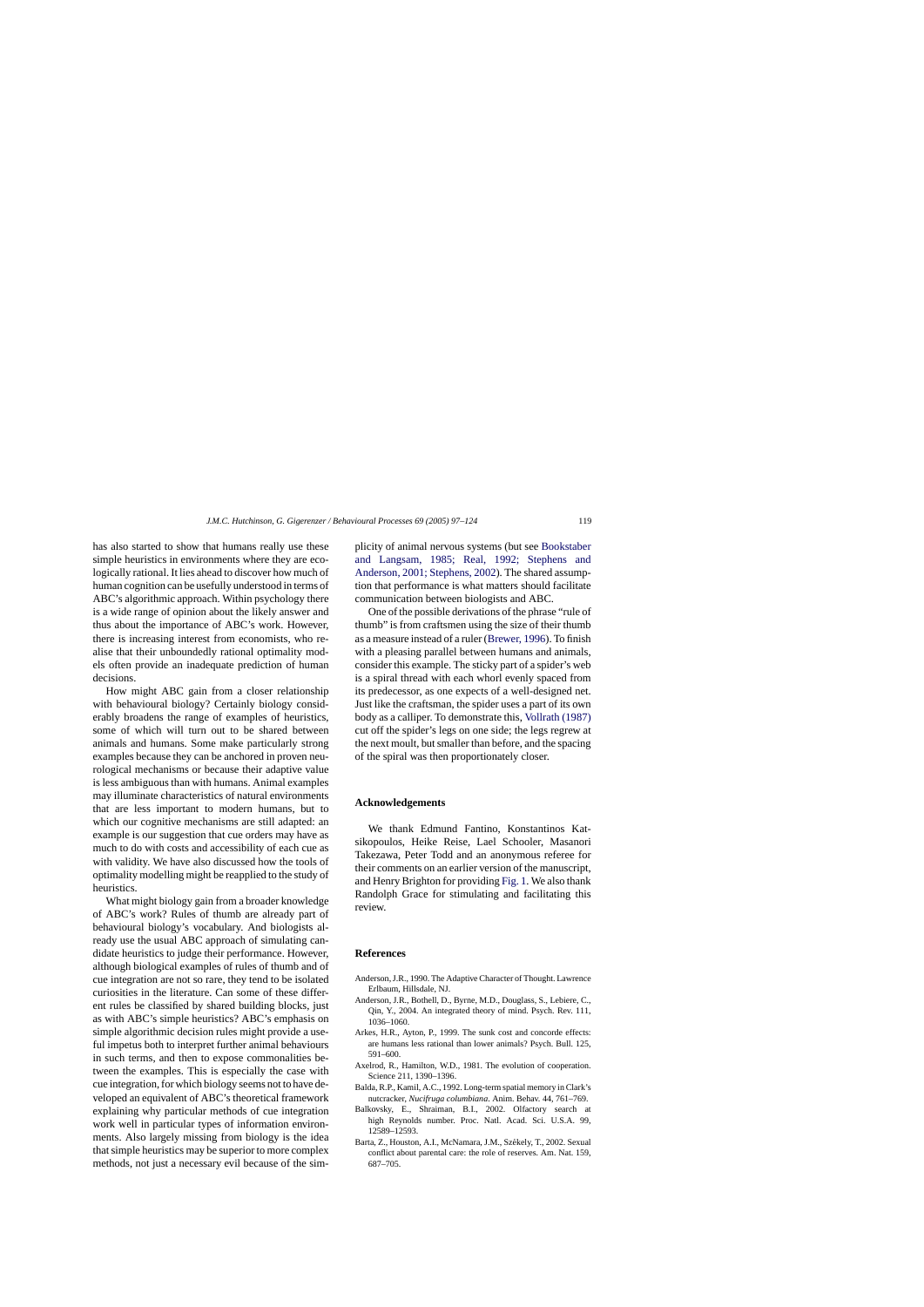- <span id="page-23-0"></span>Basolo, A.L., Trainor, B.C., 2002. The confirmation of a female preference for a composite male trait in green swordtails. Anim. Behav. 63, 469-474.
- Bateson, M., Healy, S.D., Hurly, T.A., 2003. Context-dependent foraging decisions in rufous hummingbirds. Proc. R. Soc. Lond. 270, 1271–1276.
- Baum, K.A., Grant, W.E., 2001. Hummingbird foraging behavior in different patch types: simulation of alternative strategies. Ecol. Mod. 137, 201–209.
- Bélisle, C., Cresswell, J., 1997. The effects of a limited memory capacity on foraging behavior. Theor. Pop. Biol. 52, 78–90.
- Benhamou, S., 1992. Efficiency of area-concentrated searching behaviour in a continuous patchy environment. J. Theor. Biol. 159, 67–81.
- Bonduriansky, R., 2003. Layered sexual selection: a comparative analysis of sexual behaviour within an assemblage of piophilid flies. Can. J. Zool. 81, 479–491.
- Bookstaber, R., Langsam, J., 1985. On the optimality of coarse behavior rules. J. Theor. Biol. 116, 161–193.
- Bradbeer, J.W., 1988. Seed Dormancy and Germination. Blackie, Glasgow.
- Brancazio, P.J., 1985. Looking into Chapman's homer: the physics of judging a fly ball. Am. J. Phys. 53, 849–855.
- Breiman, L., Friedman, J.H., Olshen, R.A., Stone, C.J., 1984. Classification and Regression Trees. Wadsworth, Belmont, CA.
- Brewer, E.C., 1996. Brewer's Dictionary of Phrase and Fable, 15th ed. Cassel, London.
- Bröder, A., 2000. Assessing the empirical validity of the "Take-the-Best" heuristic as a model of human probabilistic inference. J. Exp. Psychol. Learn. Mem. Cogn. 26, 1332–1346.
- Bröder, A., 2003. Decision making with the "adaptive toolbox": influence of environmental structure, intelligence, and working memory load. J. Exp. Psychol. Learn. Mem. Cogn. 29, 611– 625.
- Bröder, A., Schiffer, S., 2003. Take The Best versus simultaneous feature matching: probabilistic inferences form memory and effects of representation format. J. Exp. Psychol. Gen. 132, 277–293.
- Buntine, W., Caruana, R., 1992. Introduction to IND Version 2.1 and Recursive Partitioning. NASA Ames Research Centre, Moffet Field, CA.
- Burke, D., Fulham, B.J., 2003. An evolved spatial memory bias in a nectar-feeding bird? Anim. Behav. 66, 695–701.
- Calkins, J.D., Burley, N.T., 2003. Mate choice for multiple ornaments in the California quail, *Callipepla californica*. Anim. Behav. 65, 69–81.
- Camazine, S., Deneubourg, J.-L., Franks, N.R., Sneyd, J., Theraulaz, G., Bonabeau, E., 2001. Self-Organization in Biological Systems. Princeton University Press, Princeton, NJ.
- Candolin, U., 2003. The use of multiple cues in mate choice. Biol. Rev. 78, 575–595.
- Charnov, E.L., 1976. Optimal foraging, the marginal value theorem. Theor. Pop. Biol. 9, 129–136.
- Chater, N., Oaksford, M., 1999. Ten years of the rational analysis of cognition. Trends Cogn. Sci. 3, 57–65.
- Chater, N., Oaksford, M., Nakisa, R., Redington, M., 2003. Fast, frugal, and rational: how rational norms explain behavior. Organ. Behav. Hum. Decis. Process. 90, 63–86.
- Cheverton, J., Kacelnik, A., Krebs, J.R., 1985. Optimal foraging: constraints and currencies. In: Hölldobler, B., Lindauer, M. (Eds.), Experimental Behavioral Ecology. Fischer Verlag, Stuttgart, pp. 109–126.
- Cresswell, W., Hilton, G.M., Ruxton, G.D., 2000. Evidence for a rule governing the avoidance of superfluous escape flights. Proc. R. Soc. Lond. B 267, 733–737.
- Czerlinski, J., Gigerenzer, G., Goldstein, D.G., 1999. How good are simple heuristics? In: Gigerenzer, G., Todd, P.M., the ABC Research Group (Eds.), Simple Heuristics that Make Us Smart. Oxford University Press, New York, pp. 97–118.
- Davies, N.B., Houston, A.I., 1981. Owners and satellites: the economics of territory defence in the pied wagtail, *Motacilla alba*. J. Anim. Ecol. 50, 157–180.
- Davis, J.N., Todd, P.M., Bullock, S., 1999. Environment quality predicts parental provisioning decisions. Proc. R. Soc. Lond. B 266, 1791–1797.
- Dawes, R.M., 1979. The robust beauty of improper linear models in decision making. Am. Psychol. 34, 571–582.
- Dawkins, R., 1982. The Extended Phenotype. Freeman, San Francisco.
- Detrain, C., Deneubourg, J.-L., 2002. Complexity of environment and parsimony of decision rules in insect societies. Biol. Bull. 202, 268–274.
- de Vries, H., Biesmeijer, J.C., 2002. Self-organization in collective honeybee foraging: emergence of symmetry breaking, cross inhibition and equal harvest-rate distribution. Behav. Ecol. Sociobiol. 51, 557–569.
- Dhami, M.K., 2003. Psychological models of professional decision making. Psychol. Sci. 14, 175–180.
- Dieckmann, A., Todd, P.M., 2004. Simple ways to construct search orders. In: Forbus, K., Gentner, D., Regier, T. (Eds.), Proceedings of the 26th Annual Conference of the Cognitive Science Society. Lawrence Erlbaum, Mahwah, NJ, pp. 309–314.
- Driessen, G., Bernstein, C., 1999. Patch departure mechanisms and optimal host exploitation in an insect parasitoid. J. Anim. Ecol. 68, 445–459.
- Dukas, R. (Ed.), 1998. Cognitive Ecology: the Evolutionary Ecology of Information Processing and Decision Making. University of Chicago Press, Chicago.
- Dusenbery, D.B., 2001. Performance of basic strategies for following gradients in two dimensions. J. Theor. Biol. 208, 345– 360.
- Enquist, M., Leimar, O., Ljungberg, T., Mallner, Y., Sgerdahl, N., 1990. A test of the sequential assessment game: fighting in the cichlid fish *Nannacara anomala*. Anim. Behav. 10, 1–14.
- Fairhurst, S., Gallistel, C.R., Gibbon, J., 2003. Temporal landmarks: proximity prevails. Anim. Cogn. 6, 113–120.
- Fantino, E., 1998. Judgement and decision making: behavioral approaches. Behav. Anal. 21, 203–218.
- Fantino, E., Abarca, N., 1985. Choice, optimal foraging, and the delay-reduction hypothesis. Behav. Brain. Sci. 8, 315–362 (including commentaries).
- Fawcett, T.W., 2003. Multiple cues and variation in mate-choice behaviour. D.Phil. Thesis. University of Cambridge.
- Fawcett, T.W., Johnstone, R.A., 2003. Optimal assessment of multiple cues. Proc. R. Soc. Lond. B 270, 1637–1643.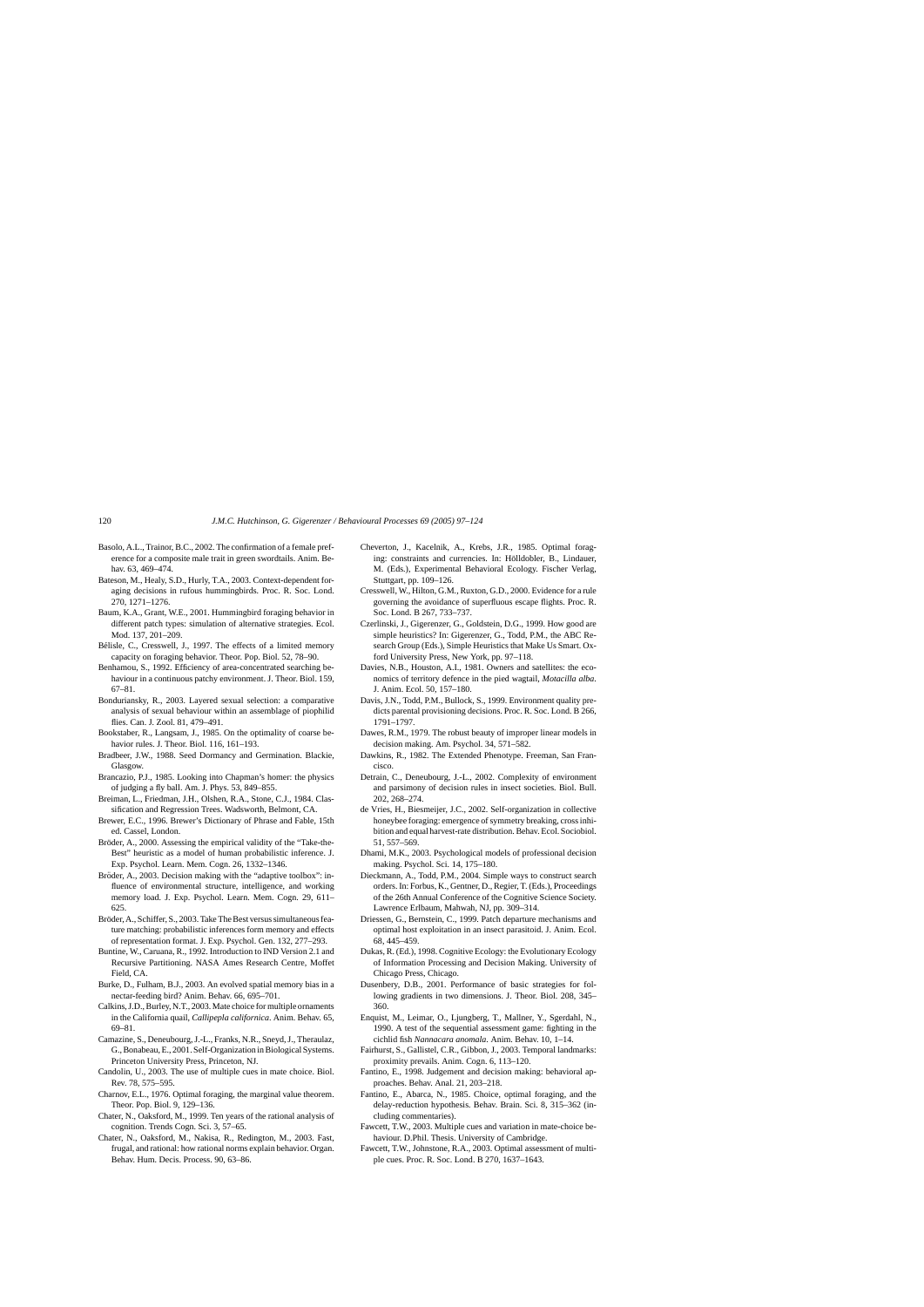- <span id="page-24-0"></span>Fortin, D., 2003. Searching behavior and use of sampling information by free-ranging bison (*Bos bison*). Behav. Ecol. Sociobiol. 54, 194–203.
- Fraenkel, G.S., Gunn, D.L., 1940. The Orientation of Animals: Kineses, Taxes and Compass Reactions. Oxford University Press, Oxford.
- Franks, N.R., Mallon, E.B., Bray, H.E., Hamilton, M.J., Mischler, T.C., 2003. Strategies for choosing between alternatives with different attributes: exemplified by house-hunting ants. Anim. Behav. 65, 215–223.
- Gibson, R.M., 1996. Female choice in sage grouse: the roles of attraction and active comparison. Behav. Ecol. Sociobiol. 39, 55–59.
- Gigerenzer, G., 2000. Adaptive Thinking: Rationality in the Real World. Oxford University Press, New York.
- Gigerenzer, G., 2004. Fast and frugal heuristics: the tools of bounded rationality. In: Koehler, D.J., Harvey, N. (Eds.), Blackwell Handbook of Judgment and Decision Making. Blackwell, Oxford, pp. 62–88.
- Gigerenzer, G., Goldstein, D.G., 1996. Reasoning the fast and frugal way: models of bounded rationality. Psychol. Rev. 103, 650– 669.
- Gigerenzer, G., Goldstein, D.G., 1999. Betting on one good reason: the Take The Best heuristic. In: Gigerenzer, G., Todd, P.M., the ABC Research Group (Eds.), Simple Heuristics that Make Us Smart. Oxford University Press, New York, pp. 75–95.
- Gigerenzer, G., Selten, R. (Eds.), 2001. Bounded Rationality: The Adaptive Toolbox. MIT Press, Cambridge, MA.
- Gigerenzer, G., Todd, P.M., the ABC Research Group, 1999. Simple Heuristics that Make Us Smart. Oxford University Press, New York.
- Gill, F.B., 1988. Trapline foraging by hermit hummingbirds: competition for an undefended, renewable resource. Ecology 69, 1933–1942.
- Gilovich, T., Griffin, D.W., Kahneman, D. (Eds.), 2002. Heuristics and Biases: The Psychology of Intuitive Judgment. Cambridge University Press, New York.
- Goldstein, D.G., Gigerenzer, G., 2002. Models of ecological rationality: the recognition heuristic. Psychol. Rev. 109, 75–90.
- Gould, J.L., Gould, C.G., 1988. The Honey Bee. Scientific American Library, New York.
- Gould, S.J., 1991. Bully for Brontosaurus: Reflections in Natural History. W.W. Norton, New York.
- Gould, S.J., Lewontin, R.C., 1979. The spandrels of San Marco and the Panglossian paradigm: a critique of the adaptationist programme. Proc. R. Soc. Lond. B 205, 581–598.
- Goulson, D., 2000. Why do pollinators visit proportionally fewer flowers in large patches? Oikos 91, 485–492.
- Grafen, A., 1990. Biological signals as handicaps. J. Theor. Biol. 144, 517–546.
- Green, R.F., 1984. Stopping rules for optimal foragers. Am. Nat. 123, 30–40.
- Hammerstein, P., 2003. Why is reciprocity so rare in social animals? A protestant appeal. In: Hammerstein, P. (Ed.), Genetic and Cultural Evolution of Cooperation. MIT Press, Cambridge, MA, pp. 83–93.
- Hankinson, S.J., Morris, M.R., 2003. Avoiding a compromise between sexual selection and species recognition: female sword-

tail fish assess multiple species-specific cues. Behav. Ecol. 14, 282–287.

- Hasson, O., 1991. Sexual displays as amplifiers: practical examples with an emphasis on feather decorations. Behav. Ecol. 2, 189–197.
- Hauert, C., Stenull, O., 2002. Simple adaptive strategy wins the prisoner's dilemma. J. Theor. Biol. 218, 261–272.
- Hebets, E.A., 2005. Attention-altering signal interactions in the multimodal courtship display of the wolf spider *Schizocosa uetzi*. Behav. Ecol. 16, 75–82.
- Henrich, J., Boyd, R., 1998. The evolution of conformist transmission and the emergence of between-group differences. Evol. Hum. Behav. 19, 215–241.
- Hertwig, R., Hoffrage, U., Martignon, L., 1999. Quick estimation: letting the environment do the work. In: Gigerenzer, G., Todd, P.M., the ABC Research Group (Eds.), Simple Heuristics that Make Us Smart. Oxford University Press, New York, pp. 209–234.
- Hertwig, R., Todd, P.M., 2003. More is not always better: the benefits of cognitive limits. In: Hardman, D., Macchi, L. (Eds.), Thinking: Psychological Perspectives on Reasoning, Judgement and Decision Making. Wiley, Chichester, UK, pp. 213–231.
- Hill, J.A., Enstrom, D.A., Ketterson, E.D., Nolan, V., Ziegenfus, C., 1999. Mate choice based on static versus dynamic secondary sexual traits in the dark-eyed junco. Behav. Ecol. 10, 91–96.
- Hills, T.T., Adler, F.R., 2002. Time's crooked arrow: optimal foraging and rate-biased time perception. Anim. Behav. 64, 589–597.
- Hoffmann, R., 2000. Twenty years on: the evolution of cooperation revisited. J. Artif. Soc. Soc. Simul. 3 (2).
- Hoffrage, U., Hertwig, R., Gigerenzer, G., 2000. Hindsight bias: a byproduct of knowledge updating? J. Exp. Psychol. Learn. Mem. Cogn. 26, 566–581.
- Houston, A., Kacelnik, A., McNamara, J., 1982. Some learning rules for acquiring information. In: McFarland, D.J. (Ed.), Functional Ontogeny. Pitman, London, pp. 140–191.
- Hutchinson, J.M.C., Halupka, K., 2004. Mate choice when males are in patches: optimal strategies and good rules of thumb. J. Theor. Biol. 231, 129–151.
- Hutchinson, J.M.C., McNamara, J.M., Cuthill, I.C., 1993. Song, sexual selection, starvation and strategic handicaps. Anim. Behav. 45, 1153–1177.
- Iwasa, Y., Higashi, M., Yamamura, N., 1981. Prey distribution as a factor determining the choice of optimal foraging strategy. Am. Nat. 117, 710–723.
- Janetos, A.C., 1980. Strategies of female mate choice: a theoretical analysis. Behav. Ecol. Sociobiol. 7, 107–112.
- Janetos, A.C., Cole, B.J., 1981. Imperfectly optimal animals. Behav. Ecol. Sociobiol. 9, 203–209.
- Jennions, M.D., Petrie, M., 1997. Variation in mate choice and mating preferences: a review of causes and consequences. Biol. Rev. 72, 283–327.
- Johnson, E.J., Meyer, R.J., Ghose, S., 1989. When choice models fail: compensatory models in negatively correlated environments. J. Market. Res. 26, 255–270.
- Kacelnik, A., Todd, I.A., 1992. Psychological mechanisms and the Marginal Value Theorem: effect of variability in travel time on patch exploitation. Anim. Behav. 43, 313–322.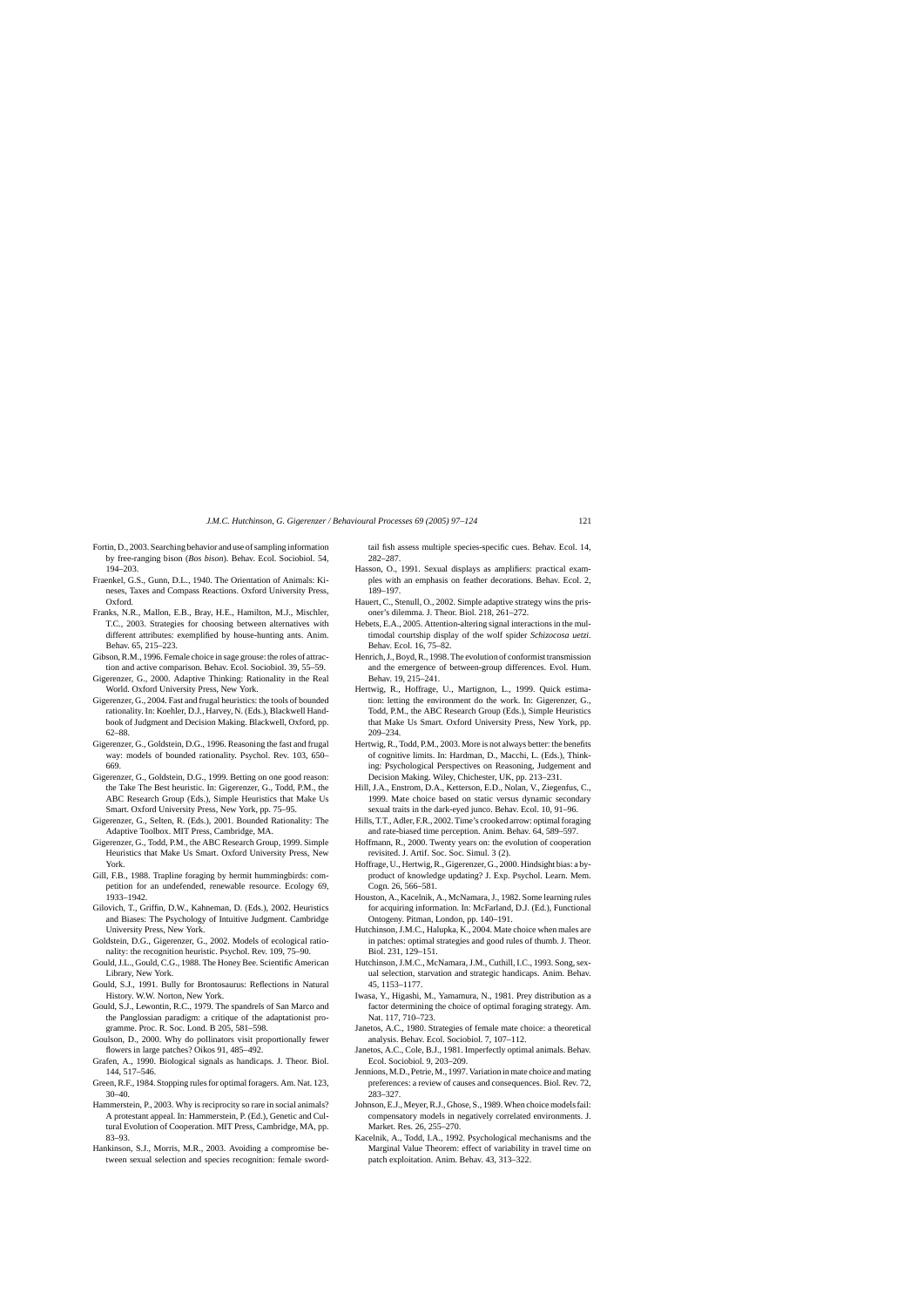- <span id="page-25-0"></span>Kahneman, D., Tversky, A., 1979. Prospect theory: an analysis of decision under risk. Econometrica 47, 263–291.
- Kahneman, D., Tversky, A., 1996. On the reality of cognitive illusions. Psychol. Rev. 103, 582–591.
- Kamil, A.C., Sargent, T.D., 1981. Foraging Behavior: Ecological, Ethological and Psychological Approaches. Garland STPM Press, New York.
- Kareev, Y., 2000. Seven (indeed, plus or minus two) and the detection of correlations. Psychol. Rev. 107, 397–402.
- Karsai, I., Pénzes, Z., 2000. Optimality of cell arrangement and rules of thumb of cell initiation in *Polistes dominulus*: a modeling approach. Behav. Ecol. 11, 387–395.
- Keasar, T., Rashkovich, E., Cohen, D., Shmida, A., 2002. Bees in two-armed bandit situations: foraging choices and possible decision mechanisms. Behav. Ecol. 13, 757–765.
- Kennedy, J.S., 1983. Zigzagging and casting as a programmed response to wind-borne odour: a review. Physiol. Entomol. 8, 109–120.
- Kodric-Brown, A., Nicoletto, P.F., 2001. Female choice in the guppy (*Poecilia reticulata*): the interaction between male color and display. Behav. Ecol. Sociobiol. 50, 346–351.
- Körding, K.P., Wolpert, D.M., 2004. Bayesian integration in sensorimotor learning. Nature 427, 244–247.
- Krebs, J.R., Erichsen, J.T., Webber, M.I., Charnov, E.L., 1977. Optimal prey selection in the great tit (*Parus major*). Anim. Behav. 25, 30–38.
- Krebs, J.R., Stephens, D.W., Sutherland, W.J., 1983. Perspectives in optimal foraging. In: Bush, A.H., Clark, G.A. (Eds.), Perspectives in Ornithology: Essays Presented for the Centennial of the American Ornithologists' Union. Cambridge University Press, Cambridge, UK, pp. 165–221.
- Künzler, R., Bakker, T.C.M., 2001. Female preferences for single and combined traits in computer animated stickleback males. Behav. Ecol. 12, 681–685.
- Lawler, E.L., Lenstra, J.K., Rinnooy-Kan, A.H.G., Shmoys, D.B. (Eds.), 1985. The Traveling Salesman Problem. Wiley, New York.
- Lifjeld, J.T., Slagsvold, T., 1988. Female pied flycatchers *Ficedula hypoleuca* choose male characteristics in homogeneous habitats. Behav. Ecol. Sociobiol. 22, 27–36.
- Lima, S.L., 1994. Collective detection of predatory attack by birds in the absence of alarm signals. J. Avian Biol. 25, 319–326.
- Logue, A.W., 1988. Research on self-control: an integrating framework. Behav. Brain. Sci. 11, 665–704 (including commentaries).
- Luttbeg, B., 1996. A comparative Bayes tactic for mate assessment and choice. Behav. Ecol. 7, 451–460.
- MacKay, D.J.C., 1992. Bayesian interpolation. Neural Comput. 4, 415–447.
- McLeod, P., Dienes, Z., 1996. Do fielders know where to go to catch the ball or only how to get there? J. Exp. Psychol. Hum. Percept. Perform. 22, 531–543.
- McNamara, J.M., Houston, A.I., 1985. Optimal foraging and learning. J. Theor. Biol. 117, 231–249.
- McNamara, J.M., Houston, A.I., 1987a. Partial preferences and foraging. Anim. Behav. 35, 1084–1099.
- McNamara, J.M., Houston, A.I., 1987b. Memory and the efficient use of information. J. Theor. Biol. 125, 385–395.
- McNamara, J.M., Barta, Z., Houston, A.I., 2004. Variation in behaviour promotes cooperation in the Prisoner's Dilemma game. Nature 428, 745–748.
- Mallon, E.B., Franks, N.R., 2000. Ants estimate area using Buffon's needle. Proc. R. Soc. Lond. B 267, 765–770.
- Marchetti, K., 1998. The evolution of multiple male traits in the yellow-browed leaf warbler. Anim. Behav. 55, 361–376.
- Marr, D., 1982. Vision. Freeman, San Francisco.
- Martignon, L., Hoffrage, U., 2002. Fast, frugal, and fit: simple heuristics for paired comparisons. Theor. Decis. 52, 29–71.
- Martignon, L., Laskey, K.B., 1999. Bayesian benchmarks for fast and frugal heuristics. In: Gigerenzer, G., Todd, P.M., the ABC Research Group (Eds.), Simple Heuristics that Make Us Smart. Oxford University Press, New York, pp. 169–188.
- Maynard Smith, J., 1982. Evolution and the Theory of Games. Cambridge University Press, Cambridge, UK.
- Menzel, R., 2001. Searching for the memory trace in a mini-brain, the honeybee. Learn. Mem. 8, 53–62.
- Menzel, R., Giurfa, M., 2001. Cognitive architecture of a mini-brain: the honeybee. Trends Cogn. Sci. 5, 62–71.
- Menzel, R., Greggers, U., Hammer, M., 1993. Functional organization of appetitive learning and memory in a generalist pollinator the honey bee. In: Papaj, D.R., Lewis, A.C. (Eds.), Insect Learning: Ecological and Evolutionary Perspectives. Chapman & Hall, New York, pp. 79–125.
- Moyer, R.S., Landauer, T.K., 1967. Time required for judgements of numerical inequality. Nature 215, 1519–1520.
- Mugford, S.T., Mallon, E.B., Franks, N.R., 2001. The accuracy of Buffon's needle: a rule of thumb used by ants to estimate area. Behav. Ecol. 12, 655–658.
- Müller, M., Wehner, R., 1988. Path integration in desert ants, *Cataglyphis fortis*. Proc. Natl. Acad. Sci. U.S.A. 85, 5287–5290.
- Nakata, K., Ushimaru, A., Watanabe, T., 2003. Using past experience in web relocation decisions enhances the foraging efficiency of the spider *Cyclosa argenteoalba*. J. Insect Behav. 16, 371–380.
- Newell, B.R., Shanks, D.R., 2003. Take the best or look at the rest? Factors influencing "one-reason" decision making. J. Exp. Psychol. Learn. Mem. Cogn. 29, 53–65.
- Oudejans, R.R.D., Michaels, C.F., Bakker, F.C., Davids, K., 1999. Shedding some light on catching in the dark: perceptual mechanisms for catching fly balls. J. Exp. Psych. Hum. Percept. Perform. 25, 531–542.
- Partan, S., Marler, P., 1999. Communication goes multimodal. Science 283, 1272–1273.
- Patricelli, G.L., Uy, J.A.C., Borgia, G., 2003. Multiple male traits interact: attractive bower decorations facilitate attractive behavioural displays in satin bowerbirds. Proc. R. Soc. Lond. B 270, 2389–2395.
- Payne, J.W., Bettman, J.R., Johnson, E.J., 1993. The Adaptive Decision Maker. Cambridge University Press, Cambridge, UK.
- Pratt, S.C., Mallon, E.B., Sumpter, D.J.T., Franks, N.R., 2002. Quorum sensing, recruitment, and collective decision-making during colony emigration by the ant *Leptothorax albipennis*. Behav. Ecol. Sociobiol. 52, 117–127.
- Proctor, C.J., Broom, M., Ruxton, G.D., 2001. Modelling antipredator vigilance and flight response in group foragers when warning signals are ambiguous. J. Theor. Biol. 211, 409–417.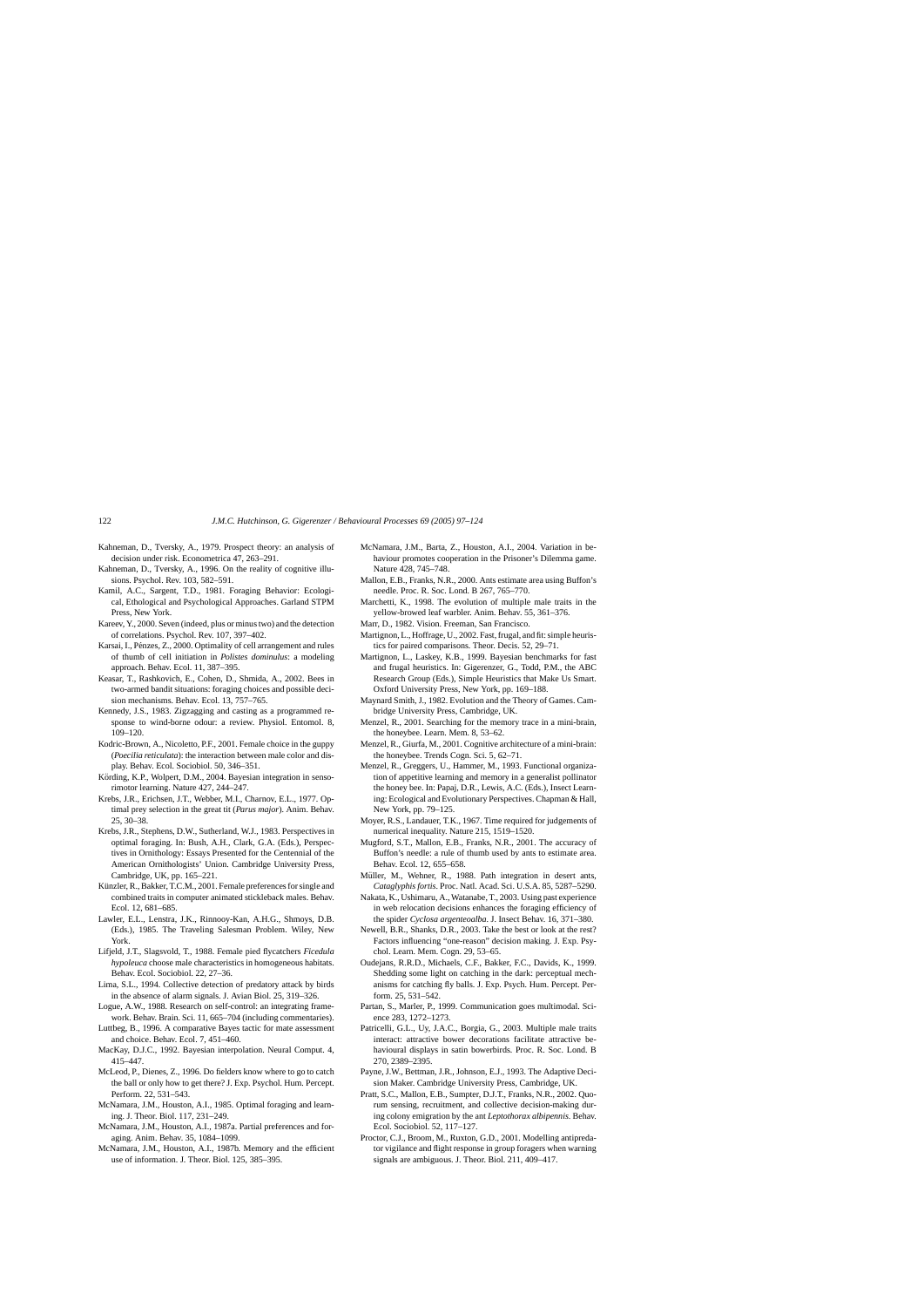- <span id="page-26-0"></span>Quinlan, J.R., 1993. C4.5: Programs for Machine Learning. Morgan Kaufmann, San Mateo, CA.
- Raguso, R.A., Willis, M.A., 2002. Synergy between visual and olfactory cues in nectar feeding by naïve hawkmoths, *Manduca sexta*. Anim. Behav. 64, 685–695.
- Real, L.A., 1990a. Predator switching and the interpretation of animal choice behavior: the case for constrained optimization. In: Hughes, R.N. (Ed.), Behavioural Mechanisms of Food Selection. NATO ASI Series, vol. G20. Springer, Berlin, pp. 1–21.
- Real, L., 1990b. Search theory and mate choice. I. Models of singlesex discrimination. Am. Nat. 136, 376–404.
- Real, L.A., 1992. Information processing and the evolutionary ecology of cognitive architecture. Am. Nat. 140, S108–S145.
- Rechten, C., Avery, M., Stevens, A., 1983. Optimal prey selection: why do great tits show partial preferences? Anim. Behav. 31, 576–584.
- Reimer, T., Katsikopoulos, K.V., 2004. The use of recognition in group decision-making. Cogn. Sci. 28, 1009–1029.
- Rieskamp, J., Hoffrage, U., 1999. When do people use simple heuristics, and how can we tell? In: Gigerenzer, G., Todd, P.M., the ABC Research Group (Eds.), Simple Heuristics that Make Us Smart. Oxford University Press, New York, pp. 141–167.
- Rieskamp, J., Otto, P.E. Adaptive strategy selection in decision making: the learning rule theory, submitted for publication.
- Roitberg, B.D., Reid, M.L., Li, C., 1993. Choosing hosts and mates: the value of learning. In: Papaj, D.R., Lewis, A.C. (Eds.), Insect Learning: Ecological and Evolutionary Perspectives. Chapman & Hall, New York, pp. 174–194.
- Römer, H., Krusch, M., 2000. A gain-control mechanism for processing of chorus sounds in the afferent auditory pathway of the bushcricket *Tettigonia viridissima* (Orthoptera; Tettigoniidae). J. Comp. Physiol. A 186, 181–191.
- Rosander, K., von Hofsten, C., 2002. Development of gaze tracking of small and large objects. Exp. Brain Res. 146, 257–264.
- Rowe, C., 1999. Receiver psychology and the evolution of multicomponent signals. Anim. Behav. 58, 921–931.
- Rowe, C., Skelhorn, J., 2004. Avian psychology and communication. Proc. R. Soc. Lond. B 271, 1435–1442.
- Sato, Y., Saito, Y., Sakagami, T., 2003. Rules for nest sanitation of a social spider mite, *Schizotetranychus miscanthi* Saito (Acari: Tetranychidae). Ethology 109, 713–724.
- Schuck-Paim, C., Pompilio, L., Kacelnik, A., 2004. State-dependent decisions cause apparent violations of rationality in animal choice. PLoS Biol. 2 (12), e402.
- Seeley, T.D., 1995. The Wisdom of the Hive. Harvard University Press, Cambridge, MA.
- Seeley, T.D., 2003. Consensus building during nest-site selection in honey bee swarms: the expiration of dissent. Behav. Ecol. Sociobiol. 53, 417–424.
- Seeley, T.D., Visscher, P.K., 2003. Choosing a home: how scouts in a honey bee swarm perceive the completion of their group decision making. Behav. Ecol. Sociobiol. 54, 511–520.
- Seeley, T.D., Visscher, P.K., 2004. Quorum sensing during nestsite selection by honeybee swarms. Behav. Ecol. Sociobiol. 56, 594–601.
- Shaffer, D.M., Krauchunas, S.M., Eddy, M., McBeath, M.K., 2004. How dogs navigate to catch frisbees. Psychol. Sci. 15, 437–441.
- Shafir, S., Waite, T.A., Smith, B.H., 2002. Context-dependent violations of rational choice in honeybees (*Apis mellifera*) and gray jays (*Perisoreus canadensis*). Behav. Ecol. Sociobiol. 51, 180–187.
- Shanteau, J., Thomas, R.P., 2000. Fast and frugal heuristics: what about unfriendly environments? Behav. Brain. Sci. 23, 762– 763.
- Shettleworth, S.J., 1998. Cognition, Evolution and Behavior. Oxford University Press, New York.
- Shine, R., Phillips, B., Waye, H., LeMaster, M., Mason, R.T., 2003. The lexikon of love: what cues cause size-assortative courtship by male garter snakes. Behav. Ecol. Sociobiol. 53, 234–237.
- Simão, J., Todd, P.M., 2002. Modeling mate choice in monogamous mating systems with courtship. Adapt. Behav. 10, 113–136.
- Simon, H.A., 1956. Rational choice and the structure of the environment. Psychol. Rev. 63, 129–138.
- Simon, H.A., 1990. Invariants of human behavior. Ann. Rev. Psychol. 41, 1–19.
- Simpson, G.G., Genadall, A.R., Dean, C., 1999. When to switch to flowering. Ann. Rev. Cell. Dev. Biol. 99, 519–550.
- Sirot, E., 2001. Mate-choice copying by females: the advantages of a prudent strategy. J. Evol. Biol. 14, 418–423.
- Stephens, D.W., 2002. Discrimination, discounting and impulsivity: a role for an informational constraint. Phil. Trans. R. Soc. Lond. B 357, 1527–1537.
- Stephens, D.W., Anderson, D., 2001. The adaptive value of preference for immediacy: when shortsighted rules have farsighted consequences. Behav. Ecol. 12, 330–339.
- Tauber, M.J., Tauber, C.A., 1976. Insect seasonality: diapause maintenance, termination, and postdiapause development. Ann. Rev. Entomol. 21, 81–107.
- Thompson, K., Grime, J.P., 1983. A comparative study of germination responses to diurnally-fluctuating temperatures. J. Appl. Ecol. 20, 141–156.
- Thomson, J.D., 1996. Trapline foraging by bumblebees: I. Persistence of flight-path geometry. Behav. Ecol. 7, 158–164.
- Thuijsman, F., Peleg, B., Amitai, M., Shmida, A., 1995. Automata, matching and foraging behavior of bees. J. Theor. Biol. 175, 305–316.
- Tinbergen, N., 1958. Curious Naturalists. Country Life, London.
- Todd, I.A., Kacelnik, A., 1993. Psychological mechanisms and the Marginal Value Theorem: dynamics of scalar memory for travel time. Anim. Behav. 46, 765–775.
- Todd, P.M., 1999. Simple inference heuristics versus complex decision machines. Minds Mach. 9, 461–477.
- Todd, P.M., Dieckmann, A. Heuristics for ordering cue search in decision making. Adv. Neural Inform. Process. Syst. 18, in press.
- Todd, P.M., Miller, G.F., 1999. From pride and prejudice to persuasion: satisficing in mate search. In: Gigerenzer, G., Todd, P.M., the ABC Research Group (Eds.), Simple Heuristics that Make Us Smart. Oxford University Press, New York, pp. 287– 308.
- Tversky, A., 1972. Elimination by aspects: a theory of choice. Psychol. Rev. 79, 281–299.
- van Alphen, J.J.M., Bernstein, C., Driessen, G., 2003. Information acquisition and time allocation in insect parasitoids. Trends. Ecol. Evol. 18, 81–87.